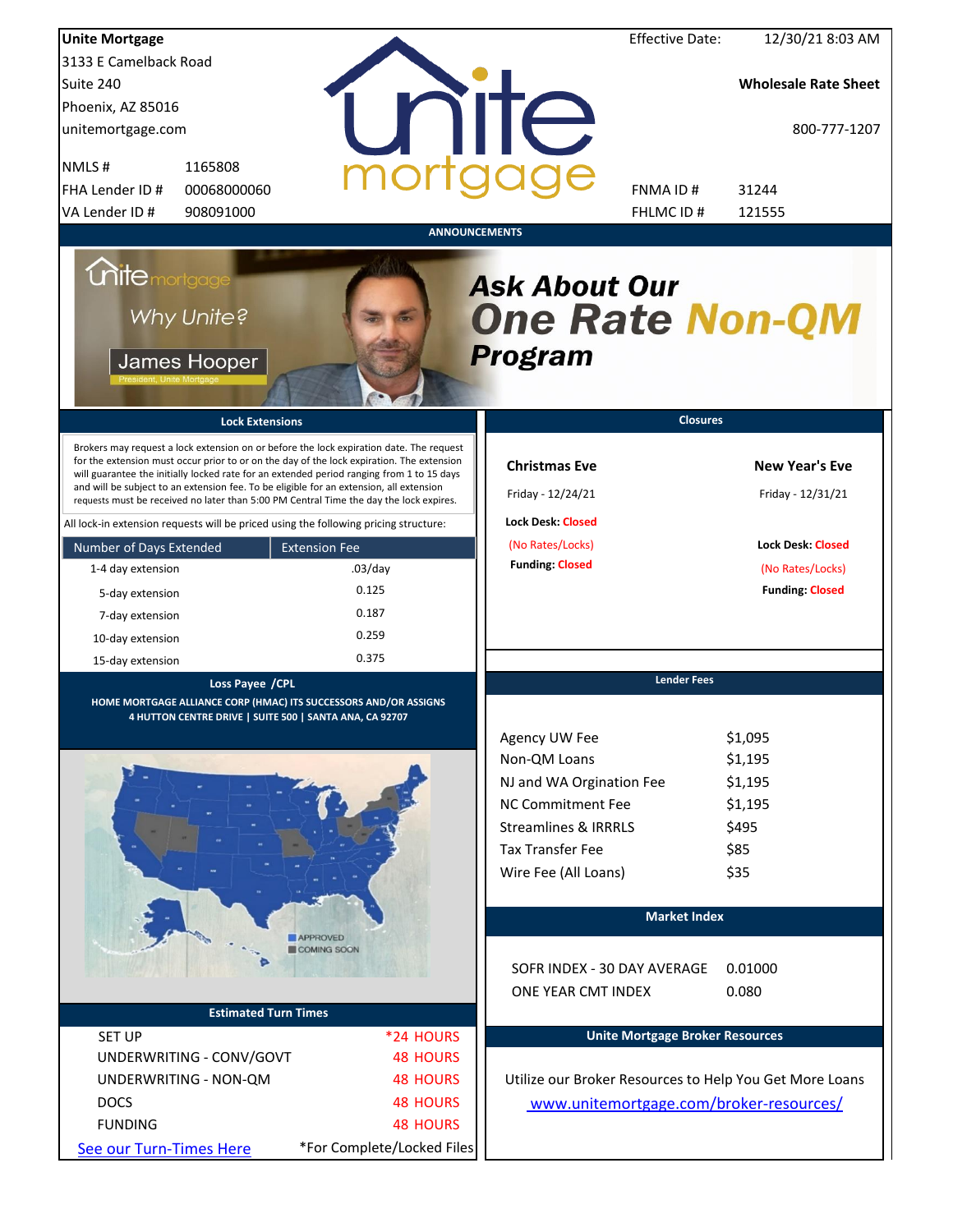

Rates are subject to change without prior notice Not for Public View • For Professional Use Only **Lock Desk**

[locks@unitemtg.com](mailto:locks@unitemtg.com) File Update: 30-Dec-2021

Effective Date: 30-Dec-2021 **Date:** 30-Dec-2021 Price Change Effective: 9:00 AM PST Lock Hours: 9:00 A.M. - 3:00 P.M. PST

# **ONE RATE - DSCR/ Bank Statements**

Price Change Effective: 9:00 AM PST



**24 MO BANK STATEMENT**

## **HIGHLIGHTS**

|                       |          | <b>Credit</b>      | $700+$                        | $720+$                        |
|-----------------------|----------|--------------------|-------------------------------|-------------------------------|
| 4.375                 | 00.0000  | <b>Product</b>     | 30 yr fixed Full Amortization | 30 yr fixed Full Amortization |
|                       |          | <b>Loan Amount</b> | 300,001-1.0MM                 | 300,001-1.0MM                 |
|                       |          | <b>DSCR</b>        | $+1.100$                      | Not Applicable                |
|                       |          |                    | Purchase 70%                  | Purchase 80%                  |
| 4 MO BANK STATEMENT   |          | <b>Purpose</b>     | Rate-Term 70%                 | Rate-Term 80%                 |
| <b>25 DAY PRICING</b> |          |                    | Cash-Out 65%                  | Cash-Out 75%                  |
| <b>RATE</b>           | 30YR FIX | <b>Occupancy</b>   | Non Owner Occupied            | Owner Occupied                |
|                       |          | <b>ACH</b>         | Required                      | Required                      |
| 4.125                 | 00.0000  | <b>PPP</b>         | 5 Years                       | None                          |
|                       |          | <b>Reserves</b>    | 12 Month PITIA                | 12 Month PITIA                |
|                       |          | <b>Escrows</b>     | Required                      | Required                      |
|                       |          | <b>Property</b>    | Single Unit only              | Single Unit Only              |
|                       |          |                    |                               |                               |

**30 DAY PRICING PRICING ADJUSTMENTS**

### **No Hits for LLPAs !!!**

## **DSCR PRIME PLUS**

| <b>30 DAY PRICING</b> |                |          |  |  |  |  |  |  |
|-----------------------|----------------|----------|--|--|--|--|--|--|
| <b>RATF</b>           | <b>5/6 ARM</b> | 30YR FIX |  |  |  |  |  |  |
| 6.500                 | 106.2500       | 106.0000 |  |  |  |  |  |  |
| 6.375                 | 106.0000       | 105.7500 |  |  |  |  |  |  |
| 6.250                 | 105.7500       | 105,5000 |  |  |  |  |  |  |
| 6.125                 | 105.5000       | 105.2500 |  |  |  |  |  |  |
| 6.000                 | 105.2500       | 105.0000 |  |  |  |  |  |  |
| 5875                  | 105.0000       | 104.7500 |  |  |  |  |  |  |
| 5.750                 | 104.7500       | 104.5000 |  |  |  |  |  |  |
| 5.625                 | 104.5000       | 104.2500 |  |  |  |  |  |  |
| 5.500                 | 104.2500       | 104.0000 |  |  |  |  |  |  |
| 5.375                 | 104.0000       | 103.7500 |  |  |  |  |  |  |
| 5.250                 | 103.7500       | 103.5000 |  |  |  |  |  |  |
| 5.125                 | 103.5000       | 103.2500 |  |  |  |  |  |  |
| 5.000                 | 103.2500       | 103.0000 |  |  |  |  |  |  |
| 4.875                 | 103.0000       | 102.7500 |  |  |  |  |  |  |
| 4.750                 | 102.6250       | 102.3750 |  |  |  |  |  |  |
| 4.625                 | 102.2500       | 102.0000 |  |  |  |  |  |  |
| 4.500                 | 101.8750       | 101.6250 |  |  |  |  |  |  |
| 4.375                 | 101.5000       | 101.2500 |  |  |  |  |  |  |

| MAX PRICING (Lower of Price or Premium) |          |
|-----------------------------------------|----------|
| No Prepay - Hard                        | 100,5000 |
| 1yr Prepay - Hard                       | 100.7500 |
| 2yr Prepay - Hard                       | 101.0000 |
| 3yr Prepay - Hard                       | 101.2500 |
| 4yr Prepay - Hard                       | 101.5000 |
| 5yr Prepay - Hard                       | 101.7500 |

| <b>ARM MARGIN</b> |             |  |  |  |  |  |  |  |
|-------------------|-------------|--|--|--|--|--|--|--|
| 5.000             | <b>SOFR</b> |  |  |  |  |  |  |  |
|                   |             |  |  |  |  |  |  |  |

| <b>LOCK FEES</b>        |         |  |  |  |  |  |  |
|-------------------------|---------|--|--|--|--|--|--|
| Relock Fee:             | .250    |  |  |  |  |  |  |
| Extension Fee Per Diem: | .030    |  |  |  |  |  |  |
| <b>Extension Max:</b>   | 15 Days |  |  |  |  |  |  |

| <b>Credit Score</b><br><b>Documentation</b><br>$50.01 - 55$<br>55.01-60<br>60.01-65<br>65.01-70<br>70.01-75<br>6.500<br>106.2500<br>106.0000<br>$00.01 - 50$<br>$\geq 780$<br>106.0000<br>105.7500<br>(0.250)<br>(0.375)<br>(0.500)<br>(0.625)<br>(0.875)<br>6.375<br>(1.125)<br>760 - 779<br>105.7500<br>105.5000<br>(0.375)<br>(0.375)<br>(0.625)<br>(0.875)<br>(1.000)<br>6.250<br>(1.375)<br>105.5000<br>740 - 759<br>6.125<br>105.2500<br>(0.375)<br>(0.500)<br>(0.750)<br>(1.000)<br>(1.250)<br>(1.625)<br><b>DSCR</b><br>720 - 739<br>105.2500<br>105.0000<br>(0.625)<br>6.000<br>(0.500)<br>(0.875)<br>(1.125)<br>(1.500)<br>(2.000)<br>700 - 719<br>104.7500<br>5.875<br>105.0000<br>(0.625)<br>(0.750)<br>(1.000)<br>(1.875)<br>#N/A<br>(1.375)<br>104.7500<br>104.5000<br>680 - 699<br>5.750<br>(0.875)<br>(1.000)<br>(1.250)<br>(1.750)<br>#N/A<br>#N/A<br>660 - 679<br>5.625<br>104.5000<br>104.2500<br>(1.500)<br>(2.250)<br>$\#N/A$<br>$\#N/A$<br>(1.375)<br>(1.625)<br>104.0000<br>5/6 40yr ARM SOFR<br>5.500<br>104.2500<br>(0.250)<br>(0.250)<br>(0.250)<br>(0.250)<br>(0.250)<br>(0.250)<br>104.0000<br>103.7500<br>Product<br>40yr Fixed<br>5.375<br>(0.250)<br>(0.250)<br>(0.250)<br>(0.250)<br>(0.250)<br>(0.250)<br>103.5000<br>Interest-Only<br>5.250<br>103.7500<br>(0.250)<br>(0.250)<br>(0.375)<br>(0.500)<br>(0.625)<br>(0.750)<br>150,000-200k<br>5.125<br>103.5000<br>103.2500<br>(0.500)<br>(0.500)<br>(0.500)<br>(0.500)<br>(0.500)<br>(0.750)<br>103.2500<br>103.0000<br>200,001-300k<br>0.000<br>0.000<br>0.000<br>0.000<br>5.000<br>(0.250)<br>(0.250)<br>300,001-1.0m<br>4.875<br>103.0000<br>102.7500<br>0.000<br>0.000<br>0.000<br>0.000<br>0.000<br>0.000<br>102.6250<br>102.3750<br><b>Loan Amount</b><br>1,000,001-1.5m<br>4.750<br>(0.250)<br>(0.250)<br>(0.250)<br>(0.250)<br>(0.250)<br>(0.250)<br>102.2500<br>102.0000<br>1,500,001-2.0m<br>4.625<br>(0.500)<br>(0.500)<br>(0.500)<br>$\#N/A$<br>$\#N/A$<br>$\#N/A$<br>2,000,001-2.5m<br>4.500<br>101.8750<br>101.6250<br>(0.750)<br>(0.750)<br>(0.750)<br>$\#N/A$<br>$\#N/A$<br>$\#N/A$<br>2,500,001-3.0m<br>4.375<br>101.5000<br>101.2500<br>(0.750)<br>(0.750)<br>(0.750)<br>$\#N/A$<br>$\#N/A$<br>$\#N/A$<br>$DSCR \geq 1.5$<br>0.250<br>0.250<br>0.250<br>0.250<br>0.250<br>0.250<br><b>DSCR</b><br>DSCR 1.25-1.49<br>MAX PRICING (Lower of Price or Premium)<br>0.250<br>0.250<br>0.250<br>0.250<br>0.250<br>0.250<br>DSCR 1.10-1.24<br>0.000<br>0.000<br>0.000<br>0.000<br>0.000<br>0.000<br>No Prepay - Hard<br>100.5000<br>100.7500<br><b>Purpose</b><br>Cash-Out<br>(0.250)<br>(0.375)<br>(0.375)<br>(0.375)<br>$\#N/A$<br>$\#N/A$<br>1yr Prepay - Hard<br>Condo-Warrantable<br>2yr Prepay - Hard<br>101.0000<br>(0.250)<br>(0.250)<br>(0.250)<br>(0.250)<br>(0.500)<br>(0.500)<br><b>Property Type</b><br>Condo-NonWarrantable<br>3yr Prepay - Hard<br>101.2500<br>(0.500)<br>#N/A<br>(0.500)<br>(0.500)<br>(0.500)<br>#N/A<br>2-4 Unit<br>101.5000<br>(0.250)<br>(0.250)<br>(0.250)<br>(0.250)<br>$\#N/A$<br>$\#N/A$<br>4yr Prepay - Hard<br>101.7500<br><b>Credit / Housing History</b><br>1x30x12<br>5yr Prepay - Hard<br>(0.750)<br>(0.750)<br>(0.750)<br>(0.750)<br>(0.750)<br>(0.750)<br><b>ACH</b><br>0.125<br>0.125<br>0.125<br>0.125<br>0.125<br>0.125<br><b>Other Miscellaneous</b><br><b>ARM MARGIN</b><br>No Escrows (No HPML)<br>(0.150)<br>(0.150)<br>(0.150)<br>(0.150)<br>(0.150)<br>(0.150)<br>5.000<br><b>SOFR</b><br>No Prepay<br>(1.500)<br>(1.500)<br>(1.500)<br>(1.500)<br>(1.500)<br>(1.500)<br>(1.000)<br>(1.000)<br>(1.000)<br>(1.000)<br>(1.000)<br>(1.000)<br>1yr Prepay<br>(0.500)<br>(0.500)<br>(0.500)<br>(0.500)<br>(0.500)<br>(0.500)<br>2yr Prepay<br><b>Prepay Penalty</b><br><b>LOCK FEES</b><br>0.000<br>0.000<br>0.000<br>0.000<br>0.000<br>0.000<br><b>3yr Prepay</b><br>Relock Fee:<br>.250<br>0.375<br>0.375<br>0.375<br>0.375<br>0.375<br>0.375<br>4yr Prepay<br>.030<br>Extension Fee Per Diem:<br>0.750<br>0.750<br>0.750<br>0.750<br>0.750<br>0.750<br><b>5yr Prepay</b><br><b>Extension Max:</b><br>25 Day<br>0.000<br>0.000<br>0.000<br>0.000<br>0.000<br>0.000<br>15 Days<br>40 Day<br><b>Lock Term</b><br>(0.150)<br>(0.150)<br>(0.150)<br>(0.150)<br>(0.150)<br>(0.150)<br>55 Day<br>#N/A<br>#N/A<br>#N/A<br>#N/A<br>#N/A<br>#N/A | <b>RATE</b> | <b>5/6 ARM</b> | 30YR FIX |  | LTV |  |  |  |  |  |
|--------------------------------------------------------------------------------------------------------------------------------------------------------------------------------------------------------------------------------------------------------------------------------------------------------------------------------------------------------------------------------------------------------------------------------------------------------------------------------------------------------------------------------------------------------------------------------------------------------------------------------------------------------------------------------------------------------------------------------------------------------------------------------------------------------------------------------------------------------------------------------------------------------------------------------------------------------------------------------------------------------------------------------------------------------------------------------------------------------------------------------------------------------------------------------------------------------------------------------------------------------------------------------------------------------------------------------------------------------------------------------------------------------------------------------------------------------------------------------------------------------------------------------------------------------------------------------------------------------------------------------------------------------------------------------------------------------------------------------------------------------------------------------------------------------------------------------------------------------------------------------------------------------------------------------------------------------------------------------------------------------------------------------------------------------------------------------------------------------------------------------------------------------------------------------------------------------------------------------------------------------------------------------------------------------------------------------------------------------------------------------------------------------------------------------------------------------------------------------------------------------------------------------------------------------------------------------------------------------------------------------------------------------------------------------------------------------------------------------------------------------------------------------------------------------------------------------------------------------------------------------------------------------------------------------------------------------------------------------------------------------------------------------------------------------------------------------------------------------------------------------------------------------------------------------------------------------------------------------------------------------------------------------------------------------------------------------------------------------------------------------------------------------------------------------------------------------------------------------------------------------------------------------------------------------------------------------------------------------------------------------------------------------------------------------------------------------------------------------------------------------------------------------------------------------------------------------------------------------------------------------------------------------------------------------------------------------------------------------------------------------------------------------------------------------------------------------------------------------------------------------------------------------------------------------------------------------------------------------------------------------------------------------------------|-------------|----------------|----------|--|-----|--|--|--|--|--|
|                                                                                                                                                                                                                                                                                                                                                                                                                                                                                                                                                                                                                                                                                                                                                                                                                                                                                                                                                                                                                                                                                                                                                                                                                                                                                                                                                                                                                                                                                                                                                                                                                                                                                                                                                                                                                                                                                                                                                                                                                                                                                                                                                                                                                                                                                                                                                                                                                                                                                                                                                                                                                                                                                                                                                                                                                                                                                                                                                                                                                                                                                                                                                                                                                                                                                                                                                                                                                                                                                                                                                                                                                                                                                                                                                                                                                                                                                                                                                                                                                                                                                                                                                                                                                                                                                            |             |                |          |  |     |  |  |  |  |  |
|                                                                                                                                                                                                                                                                                                                                                                                                                                                                                                                                                                                                                                                                                                                                                                                                                                                                                                                                                                                                                                                                                                                                                                                                                                                                                                                                                                                                                                                                                                                                                                                                                                                                                                                                                                                                                                                                                                                                                                                                                                                                                                                                                                                                                                                                                                                                                                                                                                                                                                                                                                                                                                                                                                                                                                                                                                                                                                                                                                                                                                                                                                                                                                                                                                                                                                                                                                                                                                                                                                                                                                                                                                                                                                                                                                                                                                                                                                                                                                                                                                                                                                                                                                                                                                                                                            |             |                |          |  |     |  |  |  |  |  |
|                                                                                                                                                                                                                                                                                                                                                                                                                                                                                                                                                                                                                                                                                                                                                                                                                                                                                                                                                                                                                                                                                                                                                                                                                                                                                                                                                                                                                                                                                                                                                                                                                                                                                                                                                                                                                                                                                                                                                                                                                                                                                                                                                                                                                                                                                                                                                                                                                                                                                                                                                                                                                                                                                                                                                                                                                                                                                                                                                                                                                                                                                                                                                                                                                                                                                                                                                                                                                                                                                                                                                                                                                                                                                                                                                                                                                                                                                                                                                                                                                                                                                                                                                                                                                                                                                            |             |                |          |  |     |  |  |  |  |  |
|                                                                                                                                                                                                                                                                                                                                                                                                                                                                                                                                                                                                                                                                                                                                                                                                                                                                                                                                                                                                                                                                                                                                                                                                                                                                                                                                                                                                                                                                                                                                                                                                                                                                                                                                                                                                                                                                                                                                                                                                                                                                                                                                                                                                                                                                                                                                                                                                                                                                                                                                                                                                                                                                                                                                                                                                                                                                                                                                                                                                                                                                                                                                                                                                                                                                                                                                                                                                                                                                                                                                                                                                                                                                                                                                                                                                                                                                                                                                                                                                                                                                                                                                                                                                                                                                                            |             |                |          |  |     |  |  |  |  |  |
|                                                                                                                                                                                                                                                                                                                                                                                                                                                                                                                                                                                                                                                                                                                                                                                                                                                                                                                                                                                                                                                                                                                                                                                                                                                                                                                                                                                                                                                                                                                                                                                                                                                                                                                                                                                                                                                                                                                                                                                                                                                                                                                                                                                                                                                                                                                                                                                                                                                                                                                                                                                                                                                                                                                                                                                                                                                                                                                                                                                                                                                                                                                                                                                                                                                                                                                                                                                                                                                                                                                                                                                                                                                                                                                                                                                                                                                                                                                                                                                                                                                                                                                                                                                                                                                                                            |             |                |          |  |     |  |  |  |  |  |
|                                                                                                                                                                                                                                                                                                                                                                                                                                                                                                                                                                                                                                                                                                                                                                                                                                                                                                                                                                                                                                                                                                                                                                                                                                                                                                                                                                                                                                                                                                                                                                                                                                                                                                                                                                                                                                                                                                                                                                                                                                                                                                                                                                                                                                                                                                                                                                                                                                                                                                                                                                                                                                                                                                                                                                                                                                                                                                                                                                                                                                                                                                                                                                                                                                                                                                                                                                                                                                                                                                                                                                                                                                                                                                                                                                                                                                                                                                                                                                                                                                                                                                                                                                                                                                                                                            |             |                |          |  |     |  |  |  |  |  |
|                                                                                                                                                                                                                                                                                                                                                                                                                                                                                                                                                                                                                                                                                                                                                                                                                                                                                                                                                                                                                                                                                                                                                                                                                                                                                                                                                                                                                                                                                                                                                                                                                                                                                                                                                                                                                                                                                                                                                                                                                                                                                                                                                                                                                                                                                                                                                                                                                                                                                                                                                                                                                                                                                                                                                                                                                                                                                                                                                                                                                                                                                                                                                                                                                                                                                                                                                                                                                                                                                                                                                                                                                                                                                                                                                                                                                                                                                                                                                                                                                                                                                                                                                                                                                                                                                            |             |                |          |  |     |  |  |  |  |  |
|                                                                                                                                                                                                                                                                                                                                                                                                                                                                                                                                                                                                                                                                                                                                                                                                                                                                                                                                                                                                                                                                                                                                                                                                                                                                                                                                                                                                                                                                                                                                                                                                                                                                                                                                                                                                                                                                                                                                                                                                                                                                                                                                                                                                                                                                                                                                                                                                                                                                                                                                                                                                                                                                                                                                                                                                                                                                                                                                                                                                                                                                                                                                                                                                                                                                                                                                                                                                                                                                                                                                                                                                                                                                                                                                                                                                                                                                                                                                                                                                                                                                                                                                                                                                                                                                                            |             |                |          |  |     |  |  |  |  |  |
|                                                                                                                                                                                                                                                                                                                                                                                                                                                                                                                                                                                                                                                                                                                                                                                                                                                                                                                                                                                                                                                                                                                                                                                                                                                                                                                                                                                                                                                                                                                                                                                                                                                                                                                                                                                                                                                                                                                                                                                                                                                                                                                                                                                                                                                                                                                                                                                                                                                                                                                                                                                                                                                                                                                                                                                                                                                                                                                                                                                                                                                                                                                                                                                                                                                                                                                                                                                                                                                                                                                                                                                                                                                                                                                                                                                                                                                                                                                                                                                                                                                                                                                                                                                                                                                                                            |             |                |          |  |     |  |  |  |  |  |
|                                                                                                                                                                                                                                                                                                                                                                                                                                                                                                                                                                                                                                                                                                                                                                                                                                                                                                                                                                                                                                                                                                                                                                                                                                                                                                                                                                                                                                                                                                                                                                                                                                                                                                                                                                                                                                                                                                                                                                                                                                                                                                                                                                                                                                                                                                                                                                                                                                                                                                                                                                                                                                                                                                                                                                                                                                                                                                                                                                                                                                                                                                                                                                                                                                                                                                                                                                                                                                                                                                                                                                                                                                                                                                                                                                                                                                                                                                                                                                                                                                                                                                                                                                                                                                                                                            |             |                |          |  |     |  |  |  |  |  |
|                                                                                                                                                                                                                                                                                                                                                                                                                                                                                                                                                                                                                                                                                                                                                                                                                                                                                                                                                                                                                                                                                                                                                                                                                                                                                                                                                                                                                                                                                                                                                                                                                                                                                                                                                                                                                                                                                                                                                                                                                                                                                                                                                                                                                                                                                                                                                                                                                                                                                                                                                                                                                                                                                                                                                                                                                                                                                                                                                                                                                                                                                                                                                                                                                                                                                                                                                                                                                                                                                                                                                                                                                                                                                                                                                                                                                                                                                                                                                                                                                                                                                                                                                                                                                                                                                            |             |                |          |  |     |  |  |  |  |  |
|                                                                                                                                                                                                                                                                                                                                                                                                                                                                                                                                                                                                                                                                                                                                                                                                                                                                                                                                                                                                                                                                                                                                                                                                                                                                                                                                                                                                                                                                                                                                                                                                                                                                                                                                                                                                                                                                                                                                                                                                                                                                                                                                                                                                                                                                                                                                                                                                                                                                                                                                                                                                                                                                                                                                                                                                                                                                                                                                                                                                                                                                                                                                                                                                                                                                                                                                                                                                                                                                                                                                                                                                                                                                                                                                                                                                                                                                                                                                                                                                                                                                                                                                                                                                                                                                                            |             |                |          |  |     |  |  |  |  |  |
|                                                                                                                                                                                                                                                                                                                                                                                                                                                                                                                                                                                                                                                                                                                                                                                                                                                                                                                                                                                                                                                                                                                                                                                                                                                                                                                                                                                                                                                                                                                                                                                                                                                                                                                                                                                                                                                                                                                                                                                                                                                                                                                                                                                                                                                                                                                                                                                                                                                                                                                                                                                                                                                                                                                                                                                                                                                                                                                                                                                                                                                                                                                                                                                                                                                                                                                                                                                                                                                                                                                                                                                                                                                                                                                                                                                                                                                                                                                                                                                                                                                                                                                                                                                                                                                                                            |             |                |          |  |     |  |  |  |  |  |
|                                                                                                                                                                                                                                                                                                                                                                                                                                                                                                                                                                                                                                                                                                                                                                                                                                                                                                                                                                                                                                                                                                                                                                                                                                                                                                                                                                                                                                                                                                                                                                                                                                                                                                                                                                                                                                                                                                                                                                                                                                                                                                                                                                                                                                                                                                                                                                                                                                                                                                                                                                                                                                                                                                                                                                                                                                                                                                                                                                                                                                                                                                                                                                                                                                                                                                                                                                                                                                                                                                                                                                                                                                                                                                                                                                                                                                                                                                                                                                                                                                                                                                                                                                                                                                                                                            |             |                |          |  |     |  |  |  |  |  |
|                                                                                                                                                                                                                                                                                                                                                                                                                                                                                                                                                                                                                                                                                                                                                                                                                                                                                                                                                                                                                                                                                                                                                                                                                                                                                                                                                                                                                                                                                                                                                                                                                                                                                                                                                                                                                                                                                                                                                                                                                                                                                                                                                                                                                                                                                                                                                                                                                                                                                                                                                                                                                                                                                                                                                                                                                                                                                                                                                                                                                                                                                                                                                                                                                                                                                                                                                                                                                                                                                                                                                                                                                                                                                                                                                                                                                                                                                                                                                                                                                                                                                                                                                                                                                                                                                            |             |                |          |  |     |  |  |  |  |  |
|                                                                                                                                                                                                                                                                                                                                                                                                                                                                                                                                                                                                                                                                                                                                                                                                                                                                                                                                                                                                                                                                                                                                                                                                                                                                                                                                                                                                                                                                                                                                                                                                                                                                                                                                                                                                                                                                                                                                                                                                                                                                                                                                                                                                                                                                                                                                                                                                                                                                                                                                                                                                                                                                                                                                                                                                                                                                                                                                                                                                                                                                                                                                                                                                                                                                                                                                                                                                                                                                                                                                                                                                                                                                                                                                                                                                                                                                                                                                                                                                                                                                                                                                                                                                                                                                                            |             |                |          |  |     |  |  |  |  |  |
|                                                                                                                                                                                                                                                                                                                                                                                                                                                                                                                                                                                                                                                                                                                                                                                                                                                                                                                                                                                                                                                                                                                                                                                                                                                                                                                                                                                                                                                                                                                                                                                                                                                                                                                                                                                                                                                                                                                                                                                                                                                                                                                                                                                                                                                                                                                                                                                                                                                                                                                                                                                                                                                                                                                                                                                                                                                                                                                                                                                                                                                                                                                                                                                                                                                                                                                                                                                                                                                                                                                                                                                                                                                                                                                                                                                                                                                                                                                                                                                                                                                                                                                                                                                                                                                                                            |             |                |          |  |     |  |  |  |  |  |
|                                                                                                                                                                                                                                                                                                                                                                                                                                                                                                                                                                                                                                                                                                                                                                                                                                                                                                                                                                                                                                                                                                                                                                                                                                                                                                                                                                                                                                                                                                                                                                                                                                                                                                                                                                                                                                                                                                                                                                                                                                                                                                                                                                                                                                                                                                                                                                                                                                                                                                                                                                                                                                                                                                                                                                                                                                                                                                                                                                                                                                                                                                                                                                                                                                                                                                                                                                                                                                                                                                                                                                                                                                                                                                                                                                                                                                                                                                                                                                                                                                                                                                                                                                                                                                                                                            |             |                |          |  |     |  |  |  |  |  |
|                                                                                                                                                                                                                                                                                                                                                                                                                                                                                                                                                                                                                                                                                                                                                                                                                                                                                                                                                                                                                                                                                                                                                                                                                                                                                                                                                                                                                                                                                                                                                                                                                                                                                                                                                                                                                                                                                                                                                                                                                                                                                                                                                                                                                                                                                                                                                                                                                                                                                                                                                                                                                                                                                                                                                                                                                                                                                                                                                                                                                                                                                                                                                                                                                                                                                                                                                                                                                                                                                                                                                                                                                                                                                                                                                                                                                                                                                                                                                                                                                                                                                                                                                                                                                                                                                            |             |                |          |  |     |  |  |  |  |  |
|                                                                                                                                                                                                                                                                                                                                                                                                                                                                                                                                                                                                                                                                                                                                                                                                                                                                                                                                                                                                                                                                                                                                                                                                                                                                                                                                                                                                                                                                                                                                                                                                                                                                                                                                                                                                                                                                                                                                                                                                                                                                                                                                                                                                                                                                                                                                                                                                                                                                                                                                                                                                                                                                                                                                                                                                                                                                                                                                                                                                                                                                                                                                                                                                                                                                                                                                                                                                                                                                                                                                                                                                                                                                                                                                                                                                                                                                                                                                                                                                                                                                                                                                                                                                                                                                                            |             |                |          |  |     |  |  |  |  |  |
|                                                                                                                                                                                                                                                                                                                                                                                                                                                                                                                                                                                                                                                                                                                                                                                                                                                                                                                                                                                                                                                                                                                                                                                                                                                                                                                                                                                                                                                                                                                                                                                                                                                                                                                                                                                                                                                                                                                                                                                                                                                                                                                                                                                                                                                                                                                                                                                                                                                                                                                                                                                                                                                                                                                                                                                                                                                                                                                                                                                                                                                                                                                                                                                                                                                                                                                                                                                                                                                                                                                                                                                                                                                                                                                                                                                                                                                                                                                                                                                                                                                                                                                                                                                                                                                                                            |             |                |          |  |     |  |  |  |  |  |
|                                                                                                                                                                                                                                                                                                                                                                                                                                                                                                                                                                                                                                                                                                                                                                                                                                                                                                                                                                                                                                                                                                                                                                                                                                                                                                                                                                                                                                                                                                                                                                                                                                                                                                                                                                                                                                                                                                                                                                                                                                                                                                                                                                                                                                                                                                                                                                                                                                                                                                                                                                                                                                                                                                                                                                                                                                                                                                                                                                                                                                                                                                                                                                                                                                                                                                                                                                                                                                                                                                                                                                                                                                                                                                                                                                                                                                                                                                                                                                                                                                                                                                                                                                                                                                                                                            |             |                |          |  |     |  |  |  |  |  |
|                                                                                                                                                                                                                                                                                                                                                                                                                                                                                                                                                                                                                                                                                                                                                                                                                                                                                                                                                                                                                                                                                                                                                                                                                                                                                                                                                                                                                                                                                                                                                                                                                                                                                                                                                                                                                                                                                                                                                                                                                                                                                                                                                                                                                                                                                                                                                                                                                                                                                                                                                                                                                                                                                                                                                                                                                                                                                                                                                                                                                                                                                                                                                                                                                                                                                                                                                                                                                                                                                                                                                                                                                                                                                                                                                                                                                                                                                                                                                                                                                                                                                                                                                                                                                                                                                            |             |                |          |  |     |  |  |  |  |  |
|                                                                                                                                                                                                                                                                                                                                                                                                                                                                                                                                                                                                                                                                                                                                                                                                                                                                                                                                                                                                                                                                                                                                                                                                                                                                                                                                                                                                                                                                                                                                                                                                                                                                                                                                                                                                                                                                                                                                                                                                                                                                                                                                                                                                                                                                                                                                                                                                                                                                                                                                                                                                                                                                                                                                                                                                                                                                                                                                                                                                                                                                                                                                                                                                                                                                                                                                                                                                                                                                                                                                                                                                                                                                                                                                                                                                                                                                                                                                                                                                                                                                                                                                                                                                                                                                                            |             |                |          |  |     |  |  |  |  |  |
|                                                                                                                                                                                                                                                                                                                                                                                                                                                                                                                                                                                                                                                                                                                                                                                                                                                                                                                                                                                                                                                                                                                                                                                                                                                                                                                                                                                                                                                                                                                                                                                                                                                                                                                                                                                                                                                                                                                                                                                                                                                                                                                                                                                                                                                                                                                                                                                                                                                                                                                                                                                                                                                                                                                                                                                                                                                                                                                                                                                                                                                                                                                                                                                                                                                                                                                                                                                                                                                                                                                                                                                                                                                                                                                                                                                                                                                                                                                                                                                                                                                                                                                                                                                                                                                                                            |             |                |          |  |     |  |  |  |  |  |
|                                                                                                                                                                                                                                                                                                                                                                                                                                                                                                                                                                                                                                                                                                                                                                                                                                                                                                                                                                                                                                                                                                                                                                                                                                                                                                                                                                                                                                                                                                                                                                                                                                                                                                                                                                                                                                                                                                                                                                                                                                                                                                                                                                                                                                                                                                                                                                                                                                                                                                                                                                                                                                                                                                                                                                                                                                                                                                                                                                                                                                                                                                                                                                                                                                                                                                                                                                                                                                                                                                                                                                                                                                                                                                                                                                                                                                                                                                                                                                                                                                                                                                                                                                                                                                                                                            |             |                |          |  |     |  |  |  |  |  |
|                                                                                                                                                                                                                                                                                                                                                                                                                                                                                                                                                                                                                                                                                                                                                                                                                                                                                                                                                                                                                                                                                                                                                                                                                                                                                                                                                                                                                                                                                                                                                                                                                                                                                                                                                                                                                                                                                                                                                                                                                                                                                                                                                                                                                                                                                                                                                                                                                                                                                                                                                                                                                                                                                                                                                                                                                                                                                                                                                                                                                                                                                                                                                                                                                                                                                                                                                                                                                                                                                                                                                                                                                                                                                                                                                                                                                                                                                                                                                                                                                                                                                                                                                                                                                                                                                            |             |                |          |  |     |  |  |  |  |  |
|                                                                                                                                                                                                                                                                                                                                                                                                                                                                                                                                                                                                                                                                                                                                                                                                                                                                                                                                                                                                                                                                                                                                                                                                                                                                                                                                                                                                                                                                                                                                                                                                                                                                                                                                                                                                                                                                                                                                                                                                                                                                                                                                                                                                                                                                                                                                                                                                                                                                                                                                                                                                                                                                                                                                                                                                                                                                                                                                                                                                                                                                                                                                                                                                                                                                                                                                                                                                                                                                                                                                                                                                                                                                                                                                                                                                                                                                                                                                                                                                                                                                                                                                                                                                                                                                                            |             |                |          |  |     |  |  |  |  |  |
|                                                                                                                                                                                                                                                                                                                                                                                                                                                                                                                                                                                                                                                                                                                                                                                                                                                                                                                                                                                                                                                                                                                                                                                                                                                                                                                                                                                                                                                                                                                                                                                                                                                                                                                                                                                                                                                                                                                                                                                                                                                                                                                                                                                                                                                                                                                                                                                                                                                                                                                                                                                                                                                                                                                                                                                                                                                                                                                                                                                                                                                                                                                                                                                                                                                                                                                                                                                                                                                                                                                                                                                                                                                                                                                                                                                                                                                                                                                                                                                                                                                                                                                                                                                                                                                                                            |             |                |          |  |     |  |  |  |  |  |
|                                                                                                                                                                                                                                                                                                                                                                                                                                                                                                                                                                                                                                                                                                                                                                                                                                                                                                                                                                                                                                                                                                                                                                                                                                                                                                                                                                                                                                                                                                                                                                                                                                                                                                                                                                                                                                                                                                                                                                                                                                                                                                                                                                                                                                                                                                                                                                                                                                                                                                                                                                                                                                                                                                                                                                                                                                                                                                                                                                                                                                                                                                                                                                                                                                                                                                                                                                                                                                                                                                                                                                                                                                                                                                                                                                                                                                                                                                                                                                                                                                                                                                                                                                                                                                                                                            |             |                |          |  |     |  |  |  |  |  |
|                                                                                                                                                                                                                                                                                                                                                                                                                                                                                                                                                                                                                                                                                                                                                                                                                                                                                                                                                                                                                                                                                                                                                                                                                                                                                                                                                                                                                                                                                                                                                                                                                                                                                                                                                                                                                                                                                                                                                                                                                                                                                                                                                                                                                                                                                                                                                                                                                                                                                                                                                                                                                                                                                                                                                                                                                                                                                                                                                                                                                                                                                                                                                                                                                                                                                                                                                                                                                                                                                                                                                                                                                                                                                                                                                                                                                                                                                                                                                                                                                                                                                                                                                                                                                                                                                            |             |                |          |  |     |  |  |  |  |  |
|                                                                                                                                                                                                                                                                                                                                                                                                                                                                                                                                                                                                                                                                                                                                                                                                                                                                                                                                                                                                                                                                                                                                                                                                                                                                                                                                                                                                                                                                                                                                                                                                                                                                                                                                                                                                                                                                                                                                                                                                                                                                                                                                                                                                                                                                                                                                                                                                                                                                                                                                                                                                                                                                                                                                                                                                                                                                                                                                                                                                                                                                                                                                                                                                                                                                                                                                                                                                                                                                                                                                                                                                                                                                                                                                                                                                                                                                                                                                                                                                                                                                                                                                                                                                                                                                                            |             |                |          |  |     |  |  |  |  |  |
|                                                                                                                                                                                                                                                                                                                                                                                                                                                                                                                                                                                                                                                                                                                                                                                                                                                                                                                                                                                                                                                                                                                                                                                                                                                                                                                                                                                                                                                                                                                                                                                                                                                                                                                                                                                                                                                                                                                                                                                                                                                                                                                                                                                                                                                                                                                                                                                                                                                                                                                                                                                                                                                                                                                                                                                                                                                                                                                                                                                                                                                                                                                                                                                                                                                                                                                                                                                                                                                                                                                                                                                                                                                                                                                                                                                                                                                                                                                                                                                                                                                                                                                                                                                                                                                                                            |             |                |          |  |     |  |  |  |  |  |
|                                                                                                                                                                                                                                                                                                                                                                                                                                                                                                                                                                                                                                                                                                                                                                                                                                                                                                                                                                                                                                                                                                                                                                                                                                                                                                                                                                                                                                                                                                                                                                                                                                                                                                                                                                                                                                                                                                                                                                                                                                                                                                                                                                                                                                                                                                                                                                                                                                                                                                                                                                                                                                                                                                                                                                                                                                                                                                                                                                                                                                                                                                                                                                                                                                                                                                                                                                                                                                                                                                                                                                                                                                                                                                                                                                                                                                                                                                                                                                                                                                                                                                                                                                                                                                                                                            |             |                |          |  |     |  |  |  |  |  |
|                                                                                                                                                                                                                                                                                                                                                                                                                                                                                                                                                                                                                                                                                                                                                                                                                                                                                                                                                                                                                                                                                                                                                                                                                                                                                                                                                                                                                                                                                                                                                                                                                                                                                                                                                                                                                                                                                                                                                                                                                                                                                                                                                                                                                                                                                                                                                                                                                                                                                                                                                                                                                                                                                                                                                                                                                                                                                                                                                                                                                                                                                                                                                                                                                                                                                                                                                                                                                                                                                                                                                                                                                                                                                                                                                                                                                                                                                                                                                                                                                                                                                                                                                                                                                                                                                            |             |                |          |  |     |  |  |  |  |  |
|                                                                                                                                                                                                                                                                                                                                                                                                                                                                                                                                                                                                                                                                                                                                                                                                                                                                                                                                                                                                                                                                                                                                                                                                                                                                                                                                                                                                                                                                                                                                                                                                                                                                                                                                                                                                                                                                                                                                                                                                                                                                                                                                                                                                                                                                                                                                                                                                                                                                                                                                                                                                                                                                                                                                                                                                                                                                                                                                                                                                                                                                                                                                                                                                                                                                                                                                                                                                                                                                                                                                                                                                                                                                                                                                                                                                                                                                                                                                                                                                                                                                                                                                                                                                                                                                                            |             |                |          |  |     |  |  |  |  |  |
|                                                                                                                                                                                                                                                                                                                                                                                                                                                                                                                                                                                                                                                                                                                                                                                                                                                                                                                                                                                                                                                                                                                                                                                                                                                                                                                                                                                                                                                                                                                                                                                                                                                                                                                                                                                                                                                                                                                                                                                                                                                                                                                                                                                                                                                                                                                                                                                                                                                                                                                                                                                                                                                                                                                                                                                                                                                                                                                                                                                                                                                                                                                                                                                                                                                                                                                                                                                                                                                                                                                                                                                                                                                                                                                                                                                                                                                                                                                                                                                                                                                                                                                                                                                                                                                                                            |             |                |          |  |     |  |  |  |  |  |

#### Page 2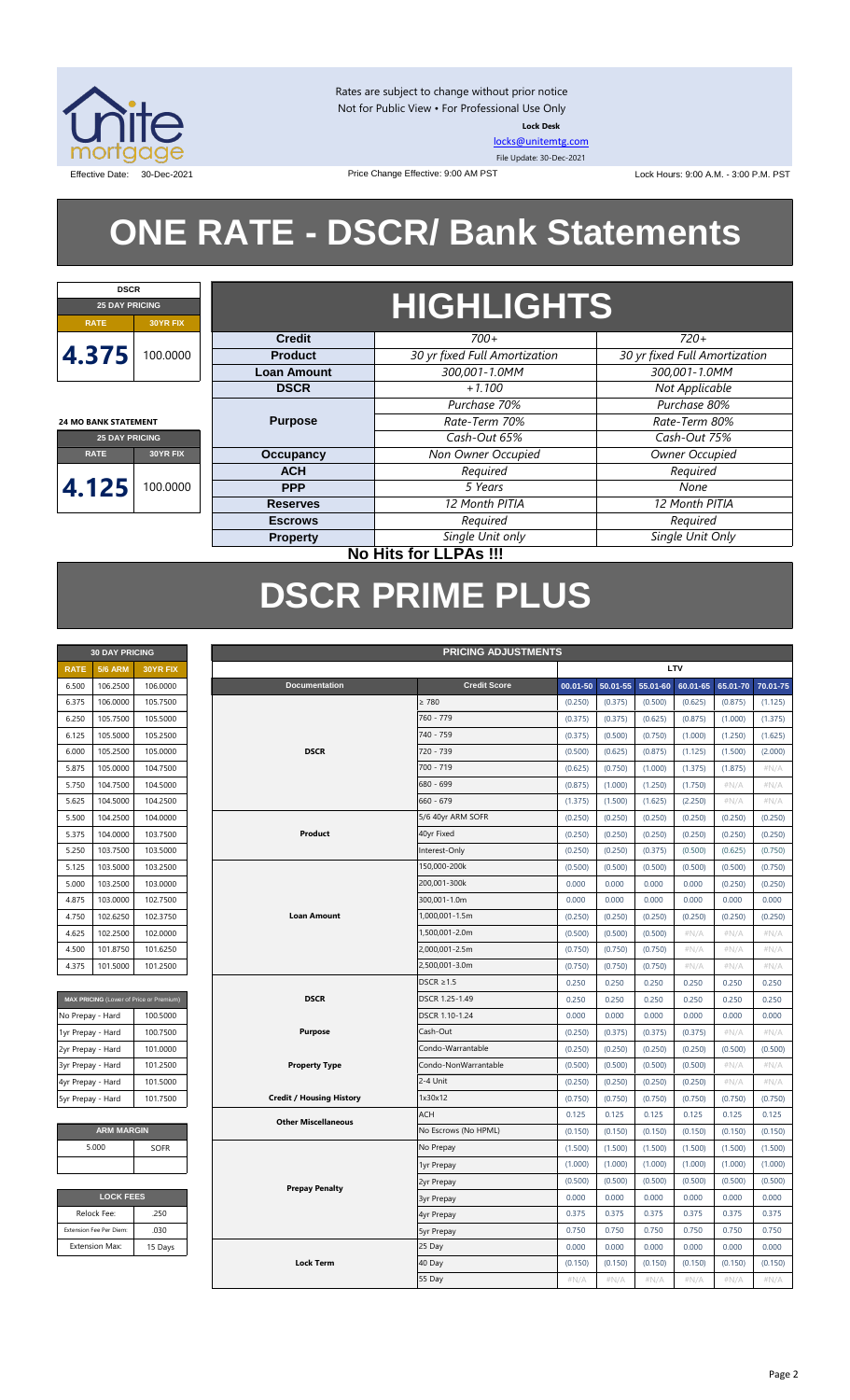

Rates are subject to change without prior notice Not for Public View • For Professional Use Only **Lock Desk**

[locks@unitemtg.com](mailto:locks@unitemtg.com) File Update: 30-Dec-2021

Effective Date: 30-Dec-2021 Price Change Effective: 9:00 AM PST Lock Hours: 9:00 A.M. - 3:00 P.M. PST

## **DSCR PRIME & FOREIGN NATIONAL**

|             | <b>30 DAY PRICING</b> |                 |
|-------------|-----------------------|-----------------|
| <b>RATE</b> | <b>5/6 ARM</b>        | <b>30YR FIX</b> |
| 6.750       | 106.0000              | 105.7500        |
| 6.625       | 105.7500              | 105,5000        |
| 6.500       | 105.5000              | 105.2500        |
| 6.375       | 105.2500              | 105.0000        |
| 6.250       | 105.0000              | 104.7500        |
| 6.125       | 104.7500              | 104.5000        |
| 6.000       | 104.5000              | 104.2500        |
| 5.875       | 104.2500              | 104.0000        |
| 5.750       | 104.0000              | 103.7500        |
| 5.625       | 103.7500              | 103.5000        |
| 5.500       | 103.5000              | 103.2500        |
| 5.375       | 103.2500              | 103.0000        |
| 5.250       | 103.0000              | 102.7500        |
| 5.125       | 102.7500              | 102.5000        |
| 5.000       | 102.5000              | 102.2500        |
| 4.875       | 102.2500              | 102.0000        |
| 4750        | 101.8750              | 101.6250        |
| 4.625       | 101.5000              | 101.2500        |
| 4.500       | 101.1250              | 100.8750        |

| MAX PRICING (Lower of Price or Premium) |          |  |  |  |  |  |  |  |
|-----------------------------------------|----------|--|--|--|--|--|--|--|
| No Prepay - Hard                        | 100.7500 |  |  |  |  |  |  |  |
| 1yr Prepay - Hard                       | 101.0000 |  |  |  |  |  |  |  |
| 2yr Prepay - Hard                       | 101.2500 |  |  |  |  |  |  |  |
| 3yr Prepay - Hard                       | 101.5000 |  |  |  |  |  |  |  |
| 4yr Prepay - Hard                       | 101.7500 |  |  |  |  |  |  |  |
| 5yr Prepay - Hard                       | 102,0000 |  |  |  |  |  |  |  |

| <b>ARM MARGIN</b> |             |
|-------------------|-------------|
| 5.000             | <b>SOFR</b> |

| <b>LOCK FEES</b>        |         |
|-------------------------|---------|
| Relock Fee:             | .250    |
| Extension Fee Per Diem: | .030    |
| <b>Extension Max:</b>   | 15 Days |

|                   | <b>PRICING ADJUSTMENTS</b><br><b>30 DAY PRICING</b> |                                         |  |                                 |                           |          |                   |         |            |         |                            |         |
|-------------------|-----------------------------------------------------|-----------------------------------------|--|---------------------------------|---------------------------|----------|-------------------|---------|------------|---------|----------------------------|---------|
| <b>RATE</b>       | <b>5/6 ARM</b>                                      | 30YR FIX                                |  |                                 |                           |          |                   |         | <b>LTV</b> |         |                            |         |
| 6.750             | 106.0000                                            | 105.7500                                |  | <b>Documentation</b>            | <b>Credit Score</b>       | 00.01-50 | 50.01-55 55.01-60 |         | 60.01-65   |         | 65.01-70 70.01-75 75.01-80 |         |
| 6.625             | 105.7500                                            | 105.5000                                |  |                                 | $\geq 780$                | (0.250)  | (0.375)           | (0.500) | (0.625)    | (0.875) | (1.125)                    | (1.750) |
| 6.500             | 105.5000                                            | 105.2500                                |  |                                 | 760 - 779                 | (0.375)  | (0.375)           | (0.625) | (0.875)    | (1.000) | (1.375)                    | (2.000) |
| 6.375             | 105.2500                                            | 105.0000                                |  |                                 | 740 - 759                 | (0.375)  | (0.500)           | (0.750) | (1.000)    | (1.250) | (1.625)                    | (2.250) |
| 6.250             | 105.0000                                            | 104.7500                                |  |                                 | 720 - 739                 | (0.500)  | (0.625)           | (0.875) | (1.125)    | (1.500) | (2.000)                    | (2.750) |
| 6.125             | 104.7500                                            | 104.5000                                |  | <b>DSCR</b>                     | 700 - 719                 | (0.625)  | (0.750)           | (1.000) | (1.375)    | (1.875) | (2.500)                    | (3.500) |
| 6.000             | 104.5000                                            | 104.2500                                |  |                                 | 680 - 699                 | (0.875)  | (1.000)           | (1.250) | (1.750)    | (2.250) | (3.000)                    | (3.875) |
| 5.875             | 104.2500                                            | 104.0000                                |  |                                 | $660 - 679$               | (1.375)  | (1.500)           | (1.625) | (2.250)    | (3.125) | (3.750)                    | (4.500) |
| 5.750             | 104.0000                                            | 103.7500                                |  |                                 | $640 - 659$               | (1.875)  | (2.000)           | (2.125) | (2.750)    | (3.625) | (4.750)                    | $\#N/A$ |
| 5.625             | 103.7500                                            | 103.5000                                |  |                                 | $620 - 639$               | (2.375)  | (2.500)           | (2.625) | (3.250)    | (4.125) | $\#N/A$                    | $\#N/A$ |
| 5.500             | 103.5000                                            | 103.2500                                |  |                                 | 5/6 30yr ARM SOFR         | 0.000    | 0.000             | 0.000   | 0.000      | 0.000   | 0.000                      | 0.000   |
| 5.375             | 103.2500                                            | 103.0000                                |  |                                 | 7/6 30yr ARM SOFR         | (0.250)  | (0.250)           | (0.250) | (0.250)    | (0.250) | (0.250)                    | (0.250) |
| 5.250             | 103.0000                                            | 102.7500                                |  |                                 | 5/6 40yr ARM SOFR         | (0.250)  | (0.250)           | (0.250) | (0.250)    | (0.250) | (0.250)                    | (0.250) |
|                   |                                                     |                                         |  | Product                         |                           |          |                   |         |            |         |                            |         |
| 5.125             | 102.7500                                            | 102.5000                                |  |                                 | 7/6 40yr ARM SOFR         | (0.500)  | (0.500)           | (0.500) | (0.500)    | (0.500) | (0.500)                    | (0.500) |
| 5.000             | 102.5000                                            | 102.2500                                |  |                                 | 40yr Fixed                | (0.250)  | (0.250)           | (0.250) | (0.250)    | (0.250) | (0.250)                    | (0.250) |
| 4.875             | 102.2500                                            | 102.0000                                |  |                                 | Interest-Only             | (0.250)  | (0.250)           | (0.375) | (0.500)    | (0.625) | (0.750)                    | (1.000) |
| 4.750             | 101.8750                                            | 101.6250                                |  |                                 | 150,000-200k              | (0.500)  | (0.500)           | (0.500) | (0.500)    | (0.500) | (0.750)                    | (0.750) |
| 4.625             | 101.5000                                            | 101.2500                                |  |                                 | 200,001-300k              | 0.000    | 0.000             | 0.000   | 0.000      | (0.250) | (0.250)                    | (0.500) |
| 4.500             | 101.1250                                            | 100.8750                                |  |                                 | 300,001-1.0m              | 0.000    | 0.000             | 0.000   | 0.000      | 0.000   | 0.000                      | 0.000   |
|                   |                                                     |                                         |  | <b>Loan Amount</b>              | 1,000,001-1.5m            | (0.250)  | (0.250)           | (0.250) | (0.250)    | (0.250) | (0.250)                    | (0.500) |
|                   |                                                     | MAX PRICING (Lower of Price or Premium) |  |                                 | 1,500,001-2.0m            | (0.500)  | (0.500)           | (0.500) | (0.500)    | # $N/A$ | $\#N/A$                    | # $N/A$ |
| No Prepay - Hard  |                                                     | 100.7500                                |  |                                 | 2,000,001-2.5m            | (0.750)  | (0.750)           | (0.750) | (0.750)    | # $N/A$ | $\#N/A$                    | # $N/A$ |
| 1yr Prepay - Hard |                                                     | 101.0000                                |  |                                 | 2,500,001-3.0m            | (0.750)  | (0.750)           | (0.750) | (0.750)    | # $N/A$ | $\#N/A$                    | # $N/A$ |
| 2yr Prepay - Hard |                                                     | 101.2500                                |  |                                 | DSCR $\geq$ 1.5           | 0.250    | 0.250             | 0.250   | 0.250      | 0.250   | 0.250                      | 0.250   |
| 3yr Prepay - Hard |                                                     | 101.5000                                |  |                                 | DSCR 1.25-1.49            | 0.250    | 0.250             | 0.250   | 0.250      | 0.250   | 0.250                      | 0.250   |
| 4yr Prepay - Hard |                                                     | 101.7500                                |  | <b>DSCR</b>                     | DSCR 1.10-1.24            | 0.000    | 0.000             | 0.000   | 0.000      | 0.000   | 0.000                      | 0.000   |
| 5yr Prepay - Hard |                                                     | 102.0000                                |  |                                 | DSCR 1.00-1.09            | (0.250)  | (0.250)           | (0.375) | (0.375)    | (0.500) | (0.500)                    | (0.750) |
|                   |                                                     |                                         |  |                                 | DSCR 0.75-0.99            | (1.500)  | (1.500)           | (1.625) | (1.625)    | (1.750) | (1.750)                    | # $N/A$ |
|                   | <b>ARM MARGIN</b>                                   |                                         |  | <b>Purpose</b>                  | Cash-Out                  | (0.250)  | (0.375)           | (0.375) | (0.375)    | (0.500) | (0.625)                    | $\#N/A$ |
|                   | 5.000                                               | <b>SOFR</b>                             |  |                                 | Condo-Warrantable         | (0.250)  | (0.250)           | (0.250) | (0.250)    | (0.500) | (0.500)                    | (0.500) |
|                   |                                                     |                                         |  |                                 | Condo-NonWarrantable      | (0.500)  | (0.500)           | (0.500) | (0.500)    | (0.750) | $\#N/A$                    | #N/A    |
|                   | <b>LOCK FEES</b>                                    |                                         |  | <b>Property Type</b>            | 2-4Unit                   | (0.250)  | (0.250)           | (0.250) | (0.250)    | (0.500) | (0.500)                    | (0.500) |
|                   | Relock Fee:                                         | .250                                    |  |                                 | Modular                   | (1.000)  | (1.000)           | (1.000) | (1.000)    | (1.000) | (1.000)                    | (1.000) |
|                   | Extension Fee Per Diem:                             | .030                                    |  | Citizenship                     | Foreign Nat'l (DSCR Only) | (1.750)  | (1.750)           | (1.750) | (1.750)    | $\#N/A$ | $\#N/A$                    | $\#N/A$ |
|                   | <b>Extension Max:</b>                               | 15 Days                                 |  |                                 | 1x30x12                   | (0.750)  | (0.750)           | (0.750) | (0.750)    | (0.750) | (0.750)                    | (0.750) |
|                   |                                                     |                                         |  |                                 | Multiple30x12             | (2.250)  | (2.250)           | (2.250) | (2.250)    | (2.250) | (2.250)                    | $\#N/A$ |
|                   |                                                     |                                         |  |                                 | FC/SS/DIL/BK7 36-47mo     | (1.000)  | (1.000)           | (1.000) | (1.000)    | (1.000) | (1.000)                    | (1.000) |
|                   |                                                     |                                         |  | <b>Credit / Housing History</b> | FC/SS/DIL/BK7 24-35mo     | (1.750)  | (1.750)           | (1.750) | (1.750)    | (1.750) | (1.750)                    | # $N/A$ |
|                   |                                                     |                                         |  |                                 | BK7 12-23mo               |          |                   |         |            |         |                            |         |
|                   |                                                     |                                         |  |                                 | BK13 DC                   | (2.500)  | (2.500)           | (2.500) | (2.500)    | (2.500) | (2.500)                    | $\#N/A$ |
|                   |                                                     |                                         |  |                                 | ACH                       | (1.000)  | (1.000)           | (1.000) | (1.000)    | (1.000) | (1.000)                    | (1.000) |
|                   |                                                     |                                         |  | <b>Other Miscellaneous</b>      |                           | 0.125    | 0.125             | 0.125   | 0.125      | 0.125   | 0.125                      | 0.125   |
|                   |                                                     |                                         |  |                                 | Escrows                   | 0.000    | 0.000             | 0.000   | 0.000      | 0.000   | 0.000                      | 0.000   |
|                   |                                                     |                                         |  |                                 | No Prepay                 | (1.500)  | (1.500)           | (1.500) | (1.500)    | (1.500) | (1.500)                    | (1.500) |
|                   |                                                     |                                         |  |                                 | 1yr Prepay                | (1.000)  | (1.000)           | (1.000) | (1.000)    | (1.000) | (1.000)                    | (1.000) |
|                   |                                                     |                                         |  | <b>Prepay Penalty</b>           | 2yr Prepay                | (0.500)  | (0.500)           | (0.500) | (0.500)    | (0.500) | (0.500)                    | (0.500) |
|                   |                                                     |                                         |  |                                 | 3yr Prepay                | 0.000    | 0.000             | 0.000   | 0.000      | 0.000   | 0.000                      | 0.000   |
|                   |                                                     |                                         |  |                                 | 4yr Prepay                | 0.375    | 0.375             | 0.375   | 0.375      | 0.375   | 0.375                      | 0.375   |
|                   |                                                     |                                         |  |                                 | 5yr Prepay                | 0.750    | 0.750             | 0.750   | 0.750      | 0.750   | 0.750                      | 0.750   |
|                   |                                                     |                                         |  |                                 | 25 Day                    | 0.000    | 0.000             | 0.000   | 0.000      | 0.000   | 0.000                      | 0.000   |
|                   |                                                     |                                         |  | <b>Lock Term</b>                | 40 Day                    | (0.150)  | (0.150)           | (0.150) | (0.150)    | (0.150) | (0.150)                    | (0.150) |
|                   |                                                     |                                         |  |                                 | 55 Day                    | (0.300)  | (0.300)           | (0.300) | (0.300)    | (0.300) | (0.300)                    | (0.300) |
|                   |                                                     |                                         |  |                                 |                           |          |                   |         |            |         |                            |         |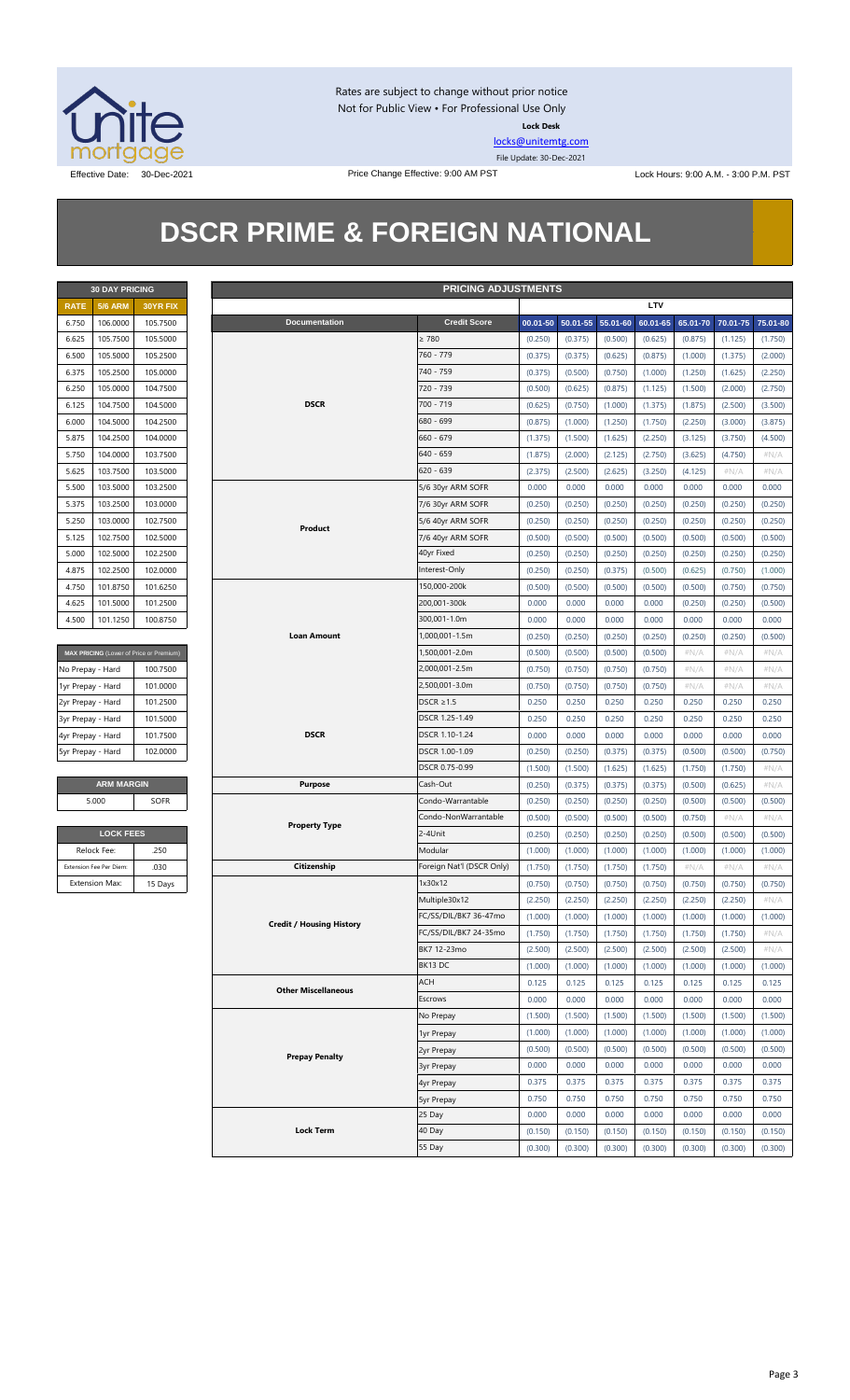

Rates are subject to change without prior notice Not for Public View • For Professional Use Only **Lock Desk** locks@unitemtg.com File Update: 30-Dec-2021

Effective Date: 30-Dec-2021 **Price Change Effective: 9:00 AM PST** Lock Hours: 9:00 A.M. - 3:00 P.M. PST

# **Alt Doc PRIME PLUS**

|             | <b>PRIMARY &amp; SECONDARY HOME</b> |                 |
|-------------|-------------------------------------|-----------------|
| <b>RATE</b> | <b>5/6 ARM</b>                      | <b>30YR FIX</b> |
| 6.125       | 106.250                             | 106,000         |
| 6.000       | 106,000                             | 105.750         |
| 5.875       | 105.750                             | 105.500         |
| 5.750       | 105.500                             | 105.250         |
| 5.625       | 105.250                             | 105,000         |
| 5.500       | 105.000                             | 104.750         |
| 5.375       | 104.750                             | 104.500         |
| 5.250       | 104.500                             | 104.250         |
| 5.125       | 104.250                             | 104.000         |
| 5.000       | 104.000                             | 103.750         |
| 4.875       | 103.750                             | 103.500         |
| 4.750       | 103.500                             | 103.250         |
| 4.625       | 103.250                             | 103.000         |
| 4.500       | 103,000                             | 102.750         |
| 4.375       | 102.625                             | 102.375         |
| 4.250       | 102.250                             | 102.000         |
| 4.125       | 101.875                             | 101.625         |
| 4.000       | 101.500                             | 101.250         |
|             |                                     |                 |
|             | <b>ARM MARGIN</b>                   |                 |

| <b>LOCK FEES</b>                        |         |  |  |  |  |  |  |  |  |  |
|-----------------------------------------|---------|--|--|--|--|--|--|--|--|--|
| Relock Fee:                             | 250     |  |  |  |  |  |  |  |  |  |
| <b>Extension Fee Per Diem</b>           | .030    |  |  |  |  |  |  |  |  |  |
| <b>Extension Max:</b>                   | 15 Days |  |  |  |  |  |  |  |  |  |
|                                         |         |  |  |  |  |  |  |  |  |  |
| MAX PRICING (Lower of Price or Premium) |         |  |  |  |  |  |  |  |  |  |
| 101,0000                                |         |  |  |  |  |  |  |  |  |  |

|                       | PRIMARY & SECONDARY HOME                |         |                               |                        |          | <b>PRICING ADJUSTMENTS</b> |             |                    |          |            |                   |
|-----------------------|-----------------------------------------|---------|-------------------------------|------------------------|----------|----------------------------|-------------|--------------------|----------|------------|-------------------|
| RATE                  | <b>5/6 ARM</b>                          | 30YR FD |                               |                        |          |                            |             | LTV                |          |            |                   |
| 6.125                 | 106.250                                 | 106.000 | <b>Documentation</b>          | <b>Credit Score</b>    | 00.01-50 | 50.01-55                   | 55.01-60    | 60.01-65           | 65.01-70 | 70.01-75   | 75.01-80          |
| 6.000                 | 106.000                                 | 105.750 | <b>Full Doc</b>               | 2780                   | 0.000    | 0.000                      | 0.000       | (0.250)            | (0.375)  | (0.375)    | (0.500)           |
| 5.875                 | 105.750                                 | 105.500 |                               | 760 - 779              | 0.000    | 0.000                      | 0.000       | (0.250)            | (0.375)  | (0.500)    | (0.625)           |
| 5.750                 | 105.500                                 | 105.250 |                               | 740 - 759              | 0.000    | 0.000                      | 0.000       | (0.250)            | (0.375)  | (0.625)    | (0.750)           |
| 5.625                 | 105.250                                 | 105.000 |                               | 720 - 739              | (0.125)  | (0.125)                    | (0.125)     | (0.250)            | (0.500)  | (0.750)    | (1.000)           |
| 5.500                 | 105.000                                 | 104.750 |                               | 700 - 719              | (0.250)  | (0.250)                    | (0.375)     | (0.500)            | (0.625)  | (0.875)    | #N/A              |
| 5.375                 | 104.750                                 | 104.500 |                               | 680 - 699              | (0.250)  | (0.250)                    | (0.500)     | (0.625)            | (0.750)  | #N/A       | #N/A              |
| 5.250                 | 104.500                                 | 104.250 |                               | 660 - 679              | (0.250)  | (0.375)                    | (0.500)     | (1.000)            | (1.375)  | #N/A       | #N/A              |
| 5.125                 | 104.250                                 | 104.000 |                               | 640 - 659              | #N/A     | #N/A                       | $\#N/\ell$  | $\#\mathbb{N}/\!/$ | #N/A     | #N/A       | #N/A              |
| 5.000                 | 104.000                                 | 103.750 |                               | 620 - 639              | #N/A     | #N/A                       | #N/A        | #N/A               | #N/A     | #N/A       | $\#N/A$           |
| 4.875                 | 103.750                                 | 103.500 | <b>Bank</b>                   | $\geq 780$             | (0.125)  | (0.250)                    | (0.250)     | (0.375)            | (0.500)  | (0.625)    | (0.875)           |
| 4.750                 | 103.500                                 | 103.250 | <b>Statement</b>              | 760 - 779              | (0.250)  | (0.250)                    | (0.250)     | (0.500)            | (0.625)  | (0.750)    | (1.125)           |
| 4.625                 | 103.250                                 | 103.000 |                               | 740 - 759              | (0.250)  | (0.250)                    | (0.250)     | (0.625)            | (0.750)  | (1.000)    | (1.375)           |
| 4.500                 | 103.000                                 | 102.750 |                               | 720 - 739              | (0.250)  | (0.375)                    | (0.375)     | (0.750)            | (0.875)  | (1.125)    | (1.625)           |
| 4.375                 | 102.625                                 | 102.375 |                               | 700 - 719              | (0.375)  | (0.375)                    | (0.625)     | (0.875)            | (1.125)  | (1.500)    | #N/A              |
| 4.250                 | 102.250                                 | 102.000 |                               | 680 - 699              | (0.375)  | (0.500)                    | (0.750)     | (1.000)            | (1.375)  | #N/A       | #N/A              |
| 4.125                 | 101.875                                 | 101.625 |                               | 660 - 679              | (0.500)  | (0.750)                    | (1.000)     | (1.500)            | (2.250)  | #N/A       | #N/A              |
| 4.000                 | 101.500                                 | 101.250 |                               | 640 - 659              | #N/A     | #N/A                       | #N/A        | #N/A               | #N/A     | #N/A       | $\#N/A$           |
|                       |                                         |         |                               | 620 - 639              | #N/A     | #N/A                       | #N/A        | #N/A               | #N/A     | #N/A       | #N/A              |
|                       | <b>ARM MARGIN</b>                       |         |                               | 12 Mth Bank Statements | (0.125)  | (0.125)                    | (0.125)     | (0.250)            | (0.375)  | (0.375)    | (0.375)           |
|                       | 5.000                                   | SOFR    | Asset                         | $\geq 780$             | (0.125)  | (0.250)                    | (0.250)     | (0.625)            | (0.875)  | (1.125)    | (1.500)           |
|                       |                                         |         | <b>Depletion</b>              | 760 - 779              | (0.125)  | (0.250)                    | (0.375)     | (0.750)            | (1.000)  | (1.375)    | (1.875)           |
|                       |                                         |         |                               | 740 - 759              | (0.250)  | (0.250)                    | (0.500)     | (0.875)            | (1.125)  | (1.625)    | (2.250)           |
|                       | <b>LOCK FEES</b>                        |         |                               | 720 - 739              | (0.375)  | (0.500)                    | (0.625)     | (1.000)            | (1.500)  | (2.000)    | (2.750)           |
| Relock Fee:           |                                         | 250     |                               | 700 - 719              | (0.500)  | (0.625)                    | (1.000)     | (1.375)            | (1.875)  | (2.500)    | $\#N/\mathcal{A}$ |
|                       | xtension Fee Per Diem                   | .030    |                               | 680 - 699              | (0.625)  | (0.750)                    | (1.250)     | (1.750)            | (2.250)  | #N/A       | #N/A              |
| <b>Extension Max:</b> |                                         | 15 Days |                               | 660 - 679              | (0.750)  | (1.000)                    | (1.500)     | (2.250)            | (3.125)  | #N/A       | #N/A              |
|                       |                                         |         |                               | 640 - 659              | $\#N/A$  | $\#N/A$                    | $\#N/A$     | #N/A               | $\#N/A$  | #N/A       | #N/A              |
|                       | MAX PRICING (Lower of Price or Premium) |         |                               | 620 - 639              | $\#N/A$  | $\#N/\mathcal{A}$          | $\#N/\beta$ | $\#N/A$            | $\#N/A$  | $\#N/\ell$ | $\#N/A$           |
|                       | 101.0000                                |         | Product                       | 5/6 30yr ARM SOFR      | 0.000    | 0.000                      | 0.000       | 0.000              | 0.000    | 0.000      | 0.000             |
|                       |                                         |         |                               | 5/6 40yr ARM SOFR      | (0.250)  | (0.250)                    | (0.250)     | (0.250)            | (0.250)  | (0.250)    | (0.250)           |
|                       |                                         |         |                               | 30yr Fixed             | 0.000    | 0.000                      | 0.000       | 0.000              | 0.000    | 0.000      | 0.000             |
|                       |                                         |         |                               | 40yr Fixed             | (0.250)  | (0.250)                    | (0.250)     | (0.250)            | (0.250)  | (0.250)    | (0.250)           |
|                       |                                         |         |                               | nterest-Only           | (0.250)  | (0.250)                    | (0.375)     | (0.500)            | (0.625)  | (0.750)    | #N/A              |
|                       |                                         |         | Loan                          | 150,000-200k           | (0.500)  | (0.500)                    | (0.500)     | (0.500)            | (0.500)  | (0.750)    | (0.750)           |
|                       |                                         |         | Amount                        | 200,001-300k           | 0.000    | 0.000                      | 0.000       | 0.000              | (0.250)  | (0.250)    | (0.250)           |
|                       |                                         |         |                               | 300,001-1,000,000      | 0.000    | 0.000                      | 0.000       | 0.000              | 0.000    | 0.000      | 0.000             |
|                       |                                         |         |                               | 1,000,001-1.5m         | (0.250)  | (0.250)                    | (0.250)     | (0.250)            | (0.250)  | (0.250)    | (0.250)           |
|                       |                                         |         |                               | .,500,001-2.0m         | (0.500)  | (0.500)                    | (0.500)     | (0.500)            | (0.500)  | $\#N/\ell$ | $\#N/\beta$       |
|                       |                                         |         |                               | 2,000,001-2.5m         | (0.750)  | (0.750)                    | (0.750)     | (0.750)            | (0.750)  | #N/A       | #N/A              |
|                       |                                         |         |                               | 500,001-3.0m           | (0.750)  | (0.750)                    | (0.750)     | (0.750)            | (0.750)  | #N/A       | #N/A              |
|                       |                                         |         | DTI                           | 43.01-50               | 0.000    | 0.000                      | 0.000       | 0.000              | 0.000    | 0.000      | 0.000             |
|                       |                                         |         |                               | 50.01-55               | 0.000    | 0.000                      | 0.000       | 0.000              | 0.000    | (0.125)    | #N/A              |
|                       |                                         |         | Cash Out                      |                        | (0.250)  | (0.375)                    | (0.375)     | (0.375)            | (0.500)  | (0.625)    | #N/A              |
|                       |                                         |         | <b>Second Home</b>            |                        | (0.500)  | (0.500)                    | (0.500)     | (0.500)            | (0.500)  | (0.500)    | (0.500)           |
|                       |                                         |         | <b>Property Type</b>          | Condo-Warrantable      | (0.250)  | (0.250)                    | (0.250)     | (0.250)            | (0.500)  | (0.500)    | #N/A              |
|                       |                                         |         |                               | Condo-NonWarrantable   | (0.500)  | (0.500)                    | (0.500)     | (0.500)            | #N/A     | #N/A       | #N/A              |
|                       |                                         |         |                               | 2-Unit                 | (0.250)  | (0.250)                    | (0.250)     | (0.250)            | (0.500)  | #N/A       | #N/A              |
|                       |                                         |         | <b>Credit/Housing History</b> | 1x30x12                | (0.750)  | (0.750)                    | (0.750)     | (0.750)            | (0.750)  | (0.750)    | (0.750)           |
|                       |                                         |         |                               | Multiple30x12          | (2.250)  | (2.250)                    | (2.250)     | (2.250)            | (2.250)  | (2.250)    | (2.250)           |
|                       |                                         |         | <b>Misccellaneous</b>         | ACH                    | 0.125    | 0.125                      | 0.125       | 0.125              | 0.125    | 0.125      | 0.125             |
|                       |                                         |         |                               | No Escrows (No HPML)   | (0.150)  | (0.150)                    | (0.150)     | (0.150)            | (0.150)  | (0.150)    | (0.150)           |
|                       |                                         |         | <b>Lock Term</b>              | 45 Day                 | (0.150)  | (0.150)                    | (0.150)     | (0.150)            | (0.150)  | (0.150)    | (0.150)           |
|                       |                                         |         | <b>State</b>                  | non CA                 | 0.250    | 0.250                      | 0.250       | 0.250              | 0.250    | 0.250      | 0.250             |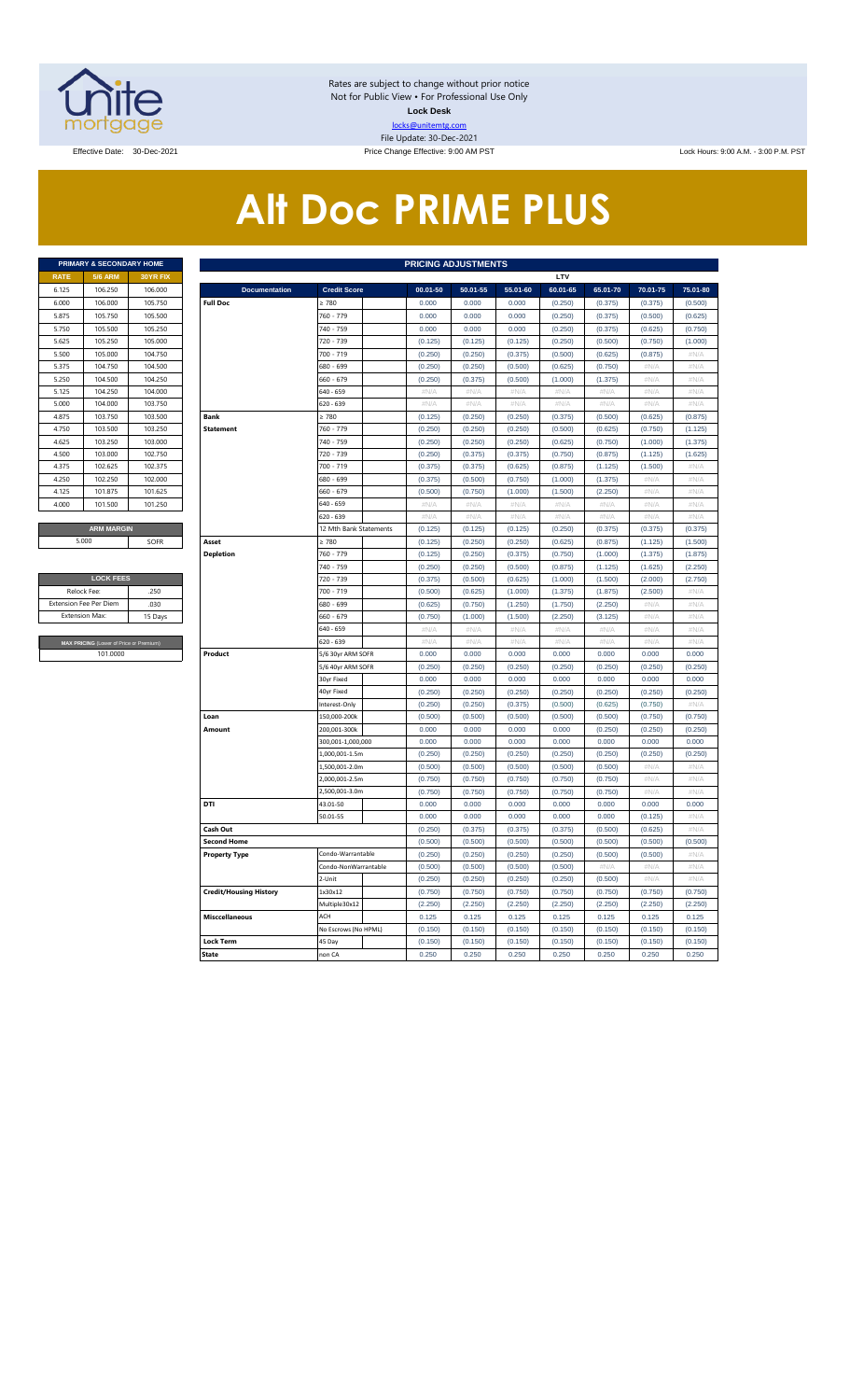

Rates are subject to change without prior notice Not for Public View • For Professional Use Only **Lock Desk** locks@unitemtg.com File Update: 30-Dec-2021

Effective Date: 30-Dec-2021 **Price Change Effective: 9:00 AM PST** Lock Hours: 9:00 A.M. - 3:00 P.M. PST

# **Alt Doc PRIME**

|             | <b>PRIMARY &amp; SECONDARY HOME</b> |                 |
|-------------|-------------------------------------|-----------------|
| <b>RATE</b> | <b>5/6 ARM</b>                      | <b>30YR FIX</b> |
| 6.250       | 105.750                             | 105.500         |
| 6.125       | 105.500                             | 105.250         |
| 6.000       | 105.250                             | 105.000         |
| 5.875       | 105.000                             | 104.750         |
| 5.750       | 104.750                             | 104.500         |
| 5.625       | 104.500                             | 104.250         |
| 5.500       | 104.250                             | 104.000         |
| 5.375       | 104.000                             | 103.750         |
| 5.250       | 103.750                             | 103.500         |
| 5.125       | 103.500                             | 103.250         |
| 5.000       | 103.250                             | 103.000         |
| 4.875       | 103.000                             | 102.750         |
| 4.750       | 102.750                             | 102.500         |
| 4.625       | 102.500                             | 102.250         |
| 4.500       | 102.250                             | 102.000         |
| 4.375       | 101.875                             | 101.625         |
| 4.250       | 101.500                             | 101.250         |
| 4.125       | 101.125                             | 100.875         |

#### **ARM MARGIN** 5.000

| <b>LOCK FEES</b>              |         |
|-------------------------------|---------|
| Relock Fee:                   | .250    |
| <b>Extension Fee Per Diem</b> | .030    |
| <b>Extension Max:</b>         | 15 Days |
|                               |         |

**RICING** (Lower of Price or Premium) 101.0000

|                       | PRIMARY & SECONDARY HOME                |                    |                                         |                                                 |                    | <b>PRICING ADJUSTMENTS</b> |                    |                     |                     |                     |                     |                     |                     |
|-----------------------|-----------------------------------------|--------------------|-----------------------------------------|-------------------------------------------------|--------------------|----------------------------|--------------------|---------------------|---------------------|---------------------|---------------------|---------------------|---------------------|
| RATE                  | <b>5/6 ARM</b>                          | 30YR FIX           |                                         |                                                 |                    |                            |                    | LTV                 |                     |                     |                     |                     |                     |
| 6.250<br>6.125        | 105.750<br>105.500                      | 105.500<br>105.250 | <b>Documentation</b><br><b>Full Doc</b> | <b>Credit Score</b><br>2780                     | 00.01-50<br>0.000  | 50.01-55<br>0.000          | 55.01-60<br>0.000  | 60.01-65<br>(0.250) | 65.01-70<br>(0.375) | 70.01-75<br>(0.375) | 75.01-80<br>(0.500) | 80.01-85<br>(0.750) | 85.01-90<br>(1.125) |
| 6.000                 | 105.250                                 | 105.000            |                                         | 760 - 779                                       | 0.000              | 0.000                      | 0.000              | (0.250)             | (0.375)             | (0.500)             | (0.625)             | (0.875)             | (1.375)             |
| 5.875                 | 105.000                                 | 104.750            |                                         | 740 - 759                                       | 0.000              | 0.000                      | 0.000              | (0.250)             | (0.375)             | (0.625)             | (0.750)             | (1.125)             | (1.625)             |
| 5.750                 | 104.750                                 | 104.500            |                                         | 720 - 739                                       | (0.125)            | (0.125)                    | (0.125)            | (0.250)             | (0.500)             | (0.750)             | (1.000)             | (1.250)             | (1.875)             |
| 5.625                 | 104.500                                 | 104.250            |                                         | 700 - 719                                       | (0.250)            | (0.250)                    | (0.375)            | (0.500)             | (0.625)             | (0.875)             | (1.250)             | (1.625)             | (2.250)             |
| 5.500                 | 104.250                                 | 104.000            |                                         | 680 - 699                                       | (0.250)            | (0.250)                    | (0.500)            | (0.625)             | (0.750)             | (1.000)             | (1.375)             | (2.000)             | #N/A                |
| 5.375                 | 104.000                                 | 103.750            |                                         | 660 - 679                                       | (0.250)            | (0.375)                    | (0.500)            | (1.000)             | (1.375)             | (1.625)             | (2.000)             | (2.750)             | #N/A                |
| 5.250                 | 103.750                                 | 103.500            |                                         | 640 - 659                                       | (0.375)            | (0.375)                    | (0.500)            | (1.250)             | (1.500)             | (1.750)             | (2.250)             | $\#N/A$             | #N/A                |
| 5.125                 | 103.500                                 | 103.250            |                                         | 620 - 639                                       | (0.500)            | (0.500)                    | (0.500)            | (1.500)             | (1.750)             | (2.000)             | (2.500)             | $\#N/A$             | #N/A                |
| 5.000                 | 103.250                                 | 103.000            | Bank                                    | ≥ 780                                           | (0.125)            | (0.250)                    | (0.250)            | (0.375)             | (0.500)             | (0.625)             | (0.875)             | (1.250)             | (2.000)             |
| 4.875                 | 103.000                                 | 102.750            | <b>Statement</b>                        | 760 - 779                                       | (0.250)            | (0.250)                    | (0.250)            | (0.500)             | (0.625)             | (0.750)             | (1.125)             | (1.625)             | (2.375)             |
| 4.750                 | 102.750                                 | 102.500            |                                         | 740 - 759                                       | (0.250)            | (0.250)                    | (0.250)            | (0.625)             | (0.750)             | (1.000)             | (1.375)             | (1.875)             | (2.875)             |
| 4.625                 | 102.500                                 | 102.250            |                                         | 720 - 739                                       | (0.250)            | (0.375)                    | (0.375)            | (0.750)             | (0.875)             | (1.125)             | (1.625)             | (2.250)             | (3.375)             |
| 4.500                 | 102.250                                 | 102.000            |                                         | 700 - 719                                       | (0.375)            | (0.375)                    | (0.625)            | (0.875)             | (1.125)             | (1.500)             | (2.000)             | (2.750)             | (4.000)             |
| 4.375                 | 101.875                                 | 101.625            |                                         | 680 - 699                                       | (0.375)            | (0.500)                    | (0.750)            | (1.000)             | (1.375)             | (1.750)             | (2.500)             | (3.500)             | #N/A                |
| 4.250                 | 101.500                                 | 101.250            |                                         | 660 - 679                                       | (0.500)            | (0.750)                    | (1.000)            | (1.500)             | (2.250)             | (2.750)             | (3.500)             | (4.250)             | #N/A                |
| 4.125                 | 101.125                                 | 100.875            |                                         | 640 - 659                                       | (0.750)            | (1.000)                    | (1.250)            | (1.750)             | (2.500)             | (3.125)             | (4.000)             | #N/A                | #N/A                |
|                       |                                         |                    |                                         | 620 - 639                                       | (1.250)            | (1.500)                    | (1.750)            | (2.250)             | (3.000)             | (3.625)             | #N/A                | $\#N/A$<br>$\#N/A$  | #N/A                |
|                       | <b>ARM MARGIN</b>                       |                    |                                         | 3 Mth Bank Statements<br>12 Mth Bank Statements | (0.750)<br>(0.125) | (0.750)<br>(0.125)         | (0.750)<br>(0.125) | (0.875)<br>(0.250)  | (1.000)<br>(0.375)  | (1.000)<br>(0.375)  | (1.000)<br>(0.375)  | (0.500)             | #N/A<br>(0.500)     |
| 5.000                 |                                         | SOFR               | Asset                                   | 2780                                            | (0.125)            | (0.250)                    | (0.250)            | (0.625)             | (0.875)             | (1.125)             | (1.500)             | #N/A                | #N/A                |
|                       |                                         |                    | <b>Depletion</b>                        | 760 - 779                                       | (0.125)            | (0.250)                    | (0.375)            | (0.750)             | (1.000)             | (1.375)             | (1.875)             | #N/A                | #N/A                |
|                       |                                         |                    |                                         | 740 - 759                                       | (0.250)            | (0.250)                    | (0.500)            | (0.875)             | (1.125)             | (1.625)             | (2.250)             | #N/A                | #N/A                |
|                       | <b>LOCK FEES</b>                        |                    |                                         | 720 - 739                                       | (0.375)            | (0.500)                    | (0.625)            | (1.000)             | (1.500)             | (2.000)             | (2.750)             | #N/A                | $\#N/A$             |
| Relock Fee:           |                                         | .250               |                                         | 700 - 719                                       | (0.500)            | (0.625)                    | (1.000)            | (1.375)             | (1.875)             | (2.500)             | (3.500)             | #N/A                | #N/A                |
|                       | xtension Fee Per Diem                   | .030               |                                         | 680 - 699                                       | (0.625)            | (0.750)                    | (1.250)            | (1.750)             | (2.250)             | (3.000)             | (4.125)             | #N/A                | #N/A                |
| <b>Extension Max:</b> |                                         | 15 Days            |                                         | 660 - 679                                       | (0.750)            | (1.000)                    | (1.500)            | (2.250)             | (3.125)             | (4.375)             | (4.875)             | #N/A                | #N/A                |
|                       |                                         |                    |                                         | 640 - 659                                       | (1.250)            | (1.500)                    | (2.000)            | (2.750)             | (3.625)             | (4.875)             | #N/A                | #N/A                | #N/A                |
|                       |                                         |                    |                                         | 620 - 639                                       | (1.750)            | (2.000)                    | (2.500)            | (3.250)             | (4.125)             | #N/A                | #N/A                | #N/A                | #N/A                |
|                       | MAX PRICING (Lower of Price or Premium) |                    | P&L                                     | 2780                                            | (0.625)            | (0.750)                    | (0.750)            | (1.125)             | (1.375)             | (1.625)             | (2.125)             | #N/A                | #N/A                |
|                       | 101.0000                                |                    |                                         | 760 - 779                                       | (0.625)            | (0.750)                    | (0.875)            | (1.250)             | (1.500)             | (1.875)             | (2.500)             | #N/A                | #N/A                |
|                       |                                         |                    |                                         | 740 - 759                                       | (0.750)            | (0.750)                    | (1.000)            | (1.375)             | (1.625)             | (2.125)             | (2.875)             | #N/A                | #N/A                |
|                       |                                         |                    |                                         | 720 - 739                                       | (0.875)            | (1.000)                    | (1.125)            | (1.500)             | (2.000)             | (2.500)             | (3.375)             | #N/A                | #N/A                |
|                       |                                         |                    |                                         | 700 - 719                                       | (1.000)            | (1.125)                    | (1.500)            | (1.875)             | (2.375)             | (3.000)             | (4.125)             | #N/A                | #N/A                |
|                       |                                         |                    |                                         | 680 - 699                                       | (1.125)            | (1.250)                    | (1.750)            | (2.250)             | (2.750)             | (3.500)             | #N/A                | #N/A                | #N/A                |
|                       |                                         |                    |                                         | 660 - 679                                       | (1.250)            | (1.500)                    | (2.000)            | (2.750)             | (3.625)             | (4.875)             | #N/A                | #N/A                | #N/A                |
|                       |                                         |                    |                                         | 640 - 659                                       | (1.750)            | (2.000)                    | (2.500)            | (3.250)             | (4.125)             | #N/A<br>#N/A        | #N/A<br>#N/A        | #N/A<br>#N/A        | #N/A                |
|                       |                                         |                    | Product                                 | 620 - 639<br>5/6 30yr ARM SOFR                  | (2.250)<br>0.000   | (2.500)<br>0.000           | (3.000)<br>0.000   | (3.750)<br>0.000    | (4.625)<br>0.000    | 0.000               | 0.000               | 0.000               | #N/A<br>0.000       |
|                       |                                         |                    |                                         | 5/6 40yr ARM SOFR                               | (0.250)            | (0.250)                    | (0.250)            | (0.250)             | (0.250)             | (0.250)             | (0.250)             | (0.250)             | (0.250)             |
|                       |                                         |                    |                                         | 7/6 30yr ARM SOFR                               | (0.250)            | (0.250)                    | (0.250)            | (0.250)             | (0.250)             | (0.250)             | (0.250)             | (0.250)             | (0.250)             |
|                       |                                         |                    |                                         | 7/6 40yr ARM SOFR                               | (0.500)            | (0.500)                    | (0.500)            | (0.500)             | (0.500)             | (0.500)             | (0.500)             | (0.500)             | (0.500)             |
|                       |                                         |                    |                                         | 30yr Fixed                                      | 0.000              | 0.000                      | 0.000              | 0.000               | 0.000               | 0.000               | 0.000               | 0.000               | 0.000               |
|                       |                                         |                    |                                         | 40yr Fixed                                      | (0.250)            | (0.250)                    | (0.250)            | (0.250)             | (0.250)             | (0.250)             | (0.250)             | (0.250)             | (0.250)             |
|                       |                                         |                    |                                         | nterest-Only                                    | (0.250)            | (0.250)                    | (0.375)            | (0.500)             | (0.625)             | (0.750)             | (1.000)             | (1.500)             | #N/A                |
|                       |                                         |                    | Loan                                    | 150.000-200k                                    | (0.500)            | (0.500)                    | (0.500)            | (0.500)             | (0.500)             | (0.750)             | (0.750)             | (1.000)             | (1.000)             |
|                       |                                         |                    | Amount                                  | 200,001-300k                                    | 0.000              | 0.000                      | 0.000              | 0.000               | (0.250)             | (0.250)             | (0.250)             | (0.500)             | (0.500)             |
|                       |                                         |                    |                                         | 300,001-400,000                                 | 0.000              | 0.000                      | 0.000              | 0.000               | 0.000               | 0.000               | 0.000               | (0.500)             | (0.500)             |
|                       |                                         |                    |                                         | 400.001-1.0m                                    | 0.000              | 0.000                      | 0.000              | 0.000               | 0.000               | 0.000               | 0.000               | 0.000               | 0.000               |
|                       |                                         |                    |                                         | ,000,001-1.5m                                   | (0.250)            | (0.250)                    | (0.250)            | (0.250)             | (0.250)             | (0.250)             | (0.250)             | (0.250)             | #N/A                |
|                       |                                         |                    |                                         | ,500,001-2.0m                                   | (0.500)            | (0.500)                    | (0.500)            | (0.500)             | (0.500)             | (0.500)             | (0.500)             | #N/A                | #N/A                |
|                       |                                         |                    |                                         | ,000,001-2.5m                                   | (0.750)            | (0.750)                    | (0.750)            | (0.750)             | (0.750)             | (0.750)             | (0.750)             | #N/A                | # $N/A$             |
|                       |                                         |                    |                                         | 500,001-3.0m                                    | (0.750)            | (0.750)                    | (0.750)            | (0.750)             | (0.750)             | (0.750)             | (0.750)             | #N/A                | # $N/A$             |
|                       |                                         |                    |                                         | ,000,001-3.5m                                   | (0.750)            | (0.750)                    | (0.750)            | (0.750)             | (0.750)             | (0.750)             | #N/A                | #N/A                | # $N/A$             |
|                       |                                         |                    | DTI                                     | ,500,001-4.0m                                   | (0.750)            | (0.750)                    | (0.750)            | (0.750)             | (0.750)             | (0.750)             | #N/A                | #N/A                | #N/A                |
|                       |                                         |                    |                                         | 13.01-50<br>50.01-55                            | 0.000<br>0.000     | 0.000<br>0.000             | 0.000<br>0.000     | 0.000<br>0.000      | 0.000<br>0.000      | (0.125)<br>(0.375)  | (0.125)<br>(0.375)  | (0.125)<br>#N/A     | (0.125)<br>#N/A     |
|                       |                                         |                    | Cash Out                                |                                                 | (0.250)            | (0.375)                    | (0.375)            | (0.375)             | (0.500)             | (0.625)             | (1.000)             | #N/A                | #N/A                |
|                       |                                         |                    | <b>Second Home</b>                      |                                                 | (0.500)            | (0.500)                    | (0.500)            | (0.500)             | (0.500)             | (0.500)             | (0.500)             | #N/A                | #N/A                |
|                       |                                         |                    | <b>Property Type</b>                    | Condo-Warrantable                               | (0.250)            | (0.250)                    | (0.250)            | (0.250)             | (0.500)             | (0.500)             | (0.500)             | (0.500)             | # $N/A$             |
|                       |                                         |                    |                                         | Condo-NonWarrantable                            | (0.500)            | (0.500)                    | (0.500)            | (0.500)             | (0.750)             | (0.750)             | $\#N/A$             | #N/A                | #N/A                |
|                       |                                         |                    |                                         | !-Unit                                          | (0.250)            | (0.250)                    | (0.250)            | (0.250)             | (0.500)             | (0.500)             | (0.500)             | (0.500)             | # $N/A$             |
|                       |                                         |                    |                                         | Modular                                         | (1.000)            | (1.000)                    | (1.000)            | (1.000)             | (1.000)             | (1.000)             | (1.000)             | #N/A                | #N/A                |
|                       |                                         |                    |                                         | Rural                                           | (1.000)            | (1.000)                    | (1.000)            | (1.000)             | (1.000)             | (1.000)             | #N/A                | #N/A                | #N/A                |
|                       |                                         |                    | <b>Credit/Housing History</b>           | Lx30x12                                         | (0.750)            | (0.750)                    | (0.750)            | (0.750)             | (0.750)             | (0.750)             | (0.750)             | (0.750)             | (0.750)             |
|                       |                                         |                    |                                         | Multiple30x12                                   | (2.250)            | (2.250)                    | (2.250)            | (2.250)             | (2.250)             | (2.250)             | (2.250)             | (2.250)             | #N/A                |
|                       |                                         |                    |                                         | C/SS/DIL/BK7 36-47mo                            | (1.000)            | (1.000)                    | (1.000)            | (1.000)             | (1.000)             | (1.000)             | (1.000)             | (1.000)             | (1.000)             |
|                       |                                         |                    |                                         | C/SS/DIL/BK7 24-35mo                            | (1.750)            | (1.750)                    | (1.750)            | (1.750)             | (1.750)             | (1.750)             | (1.750)             | (1.750)             | #N/A                |
|                       |                                         |                    |                                         | BK7 12-23mo                                     | (2.500)            | (2.500)                    | (2.500)            | (2.500)             | (2.500)             | (2.500)             | (2.500)             | (2.500)             | #N/A                |
|                       |                                         |                    |                                         | BK13 DC                                         | (1.000)            | (1.000)                    | (1.000)            | (1.000)             | (1.000)             | (1.000)             | (1.000)             | (1.000)             | (1.000)             |
|                       |                                         |                    | <b>Misccellaneous</b>                   | ACH                                             | 0.125              | 0.125                      | 0.125              | 0.125               | 0.125               | 0.125               | 0.125               | 0.125               | 0.125               |
|                       |                                         |                    |                                         | No Escrows (No HPML)                            | (0.150)            | (0.150)                    | (0.150)            | (0.150)             | (0.150)             | (0.150)             | (0.150)             | (0.150)             | (0.150)             |
|                       |                                         |                    | <b>Lock Term</b>                        | 45 Day                                          | (0.150)            | (0.150)                    | (0.150)            | (0.150)             | (0.150)             | (0.150)             | (0.150)             | (0.150)             | (0.150)             |
|                       |                                         |                    | State                                   | on CA                                           | 0.250              | 0.250                      | 0.250              | 0.250               | 0.250               | 0.250               | 0.250               | 0.250               | 0.250               |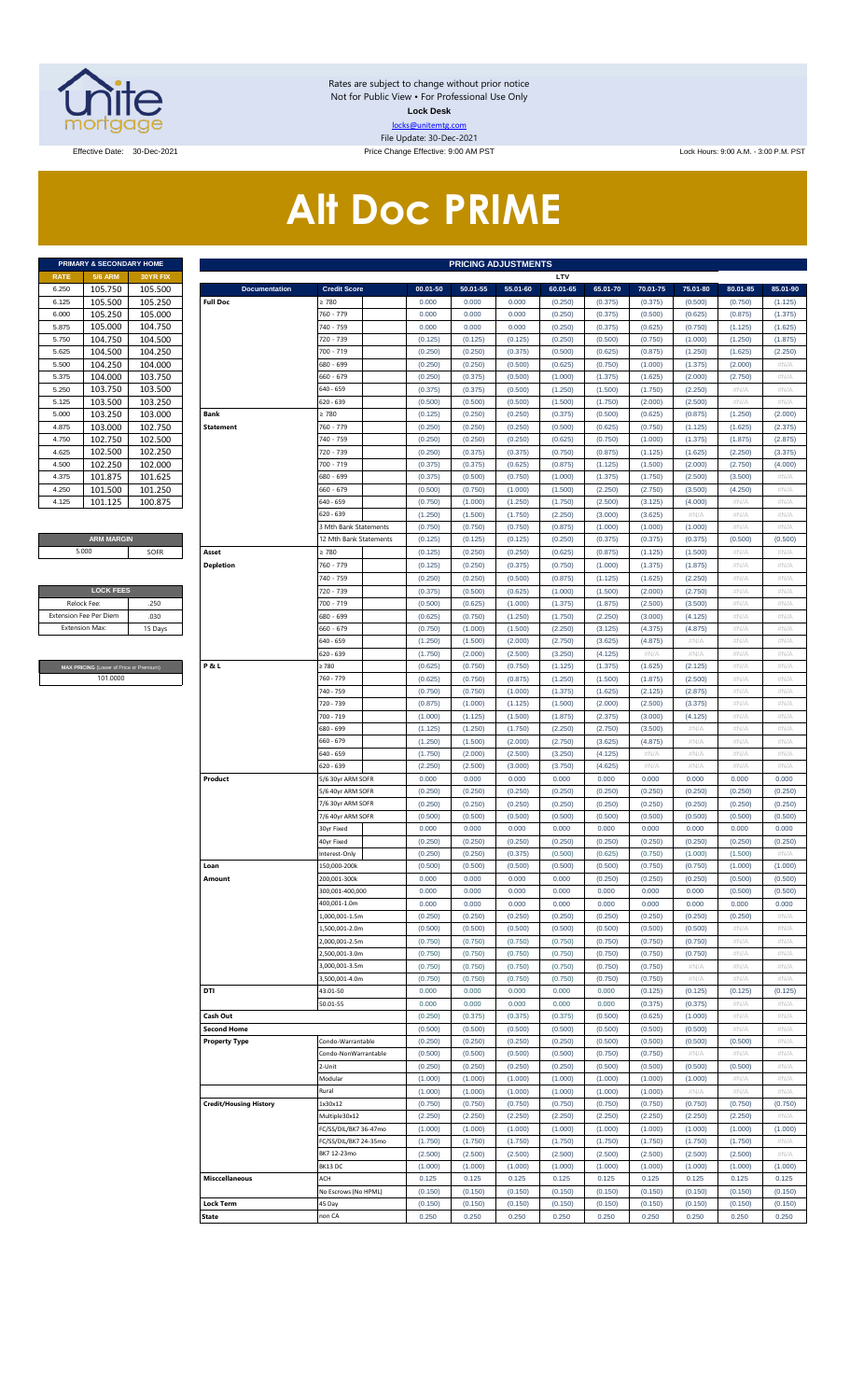

### [V](https://unitemortgage.com/)isit: https://unitemortgage.com

The pricing engine is the Formal price given, please access it through:

**Quick Pricer:** [https://un](https://unitemortgage.com/broker-resources/price-my-loan/)itemortgage.com/broker-resources/price-my-loan/

## **CALL US TODAY: 800-777-1207**

#### **CONVENTIONAL PRODUCTS AND PRICING**

|                | <b>CONFORMING LOANS</b>  |                             |                          |                |                             |                          |                          |                      |                             |                          |                          |                      |                             |                          |                          |  |
|----------------|--------------------------|-----------------------------|--------------------------|----------------|-----------------------------|--------------------------|--------------------------|----------------------|-----------------------------|--------------------------|--------------------------|----------------------|-----------------------------|--------------------------|--------------------------|--|
|                |                          | <b>DU CONF CONV 30 YEAR</b> |                          |                | <b>DU CONF CONV 20 YEAR</b> |                          |                          |                      | <b>DU CONF CONV 15 YEAR</b> |                          |                          |                      | <b>DU CONF CONV 10 YEAR</b> |                          |                          |  |
| Rate<br>3.625  | <b>10 Day</b><br>(4.250) | <b>25 Day</b><br>(4.125)    | <b>40 Day</b><br>(4.000) | Rate<br>3.500  | <b>10 Day</b><br>(4.500)    | <b>25 Day</b><br>(4.375) | <b>40 Day</b><br>(4.250) | Rate<br>3.000        | <b>10 Day</b><br>(4.125)    | <b>25 Day</b><br>(4.000) | <b>40 Day</b><br>(3.875) | Rate<br>2.875        | <b>10 Day</b><br>(3.625)    | <b>25 Day</b><br>(3.500) | <b>40 Day</b><br>(3.375) |  |
| 3.500          | (3.750)                  | (3.625)                     | (3.500)                  | 3.375          | (4.125)                     | (4.000)                  | (3.875)                  | 2.875                | (3.875)                     | (3.750)                  | (3.625)                  | 2.750                | (3.250)                     | (3.125)                  | (3.000)                  |  |
| 3.375          | (3.375)                  | (3.250)                     | (3.125)                  | 3.250          | (3.500)                     | (3.375)                  | (3.250)                  | 2.750                | (3.500)                     | (3.375)                  | (3.250)                  | 2.625                | (2.875)                     | (2.750)                  | (2.625)                  |  |
| 3.250          | (2.875)                  | (2.750)                     | (2.625)                  | 3.125          | (3.125)                     | (3.000)                  | (2.875)                  | 2.625                | (3.000)                     | (2.875)                  | (2.750)                  | 2.500                | (2.500)                     | (2.375)                  | (2.250)                  |  |
| 3.125          | (2.375)                  | (2.250)                     | (2.125)                  | 3.000          | (2.750)                     | (2.625)                  | (2.500)                  | 2.500                | (2.625)                     | (2.500)                  | (2.375)                  | 2.375                | (2.000)                     | (1.875)                  | (1.750)                  |  |
| 3.000          | (1.875)                  | (1.750)                     | (1.625)                  | 2.875          | (2.375)                     | (2.250)                  | (2.125)                  | 2.375                | (2.000)                     | (1.875)                  | (1.750)                  | 2.250                | (1.625)                     | (1.500)                  | (1.375)                  |  |
| 2.875          | (1.375)                  | (1.250)                     | (1.125)                  | 2.750          | (1.750)                     | (1.625)                  | (1.500)                  | 2.250                | (1.500)                     | (1.375)                  | (1.250)                  | 2.125                | (1.250)                     | (1.125)                  | (1.000)                  |  |
| 2.750          | (0.750)                  | (0.625)                     | (0.500)                  | 2.625          | (1.000)                     | (0.875)                  | (0.750)                  | 2.125                | (0.875)                     | (0.750)                  | (0.625)                  | 2.000                | (0.750)                     | (0.625)                  | (0.500)                  |  |
| 2.625          | 0.125                    | 0.250                       | 0.375                    | 2.500          | (0.250)                     | (0.125)                  | 0.000                    | 2.000                | (0.375)                     | (0.250)                  | (0.125)                  | 1.875                | (0.250)                     | (0.125)                  | 0.000                    |  |
| 2.500          | 1.000                    | 1.125                       | 1.250                    | 2.375          | 0.500                       | 0.625                    | 0.750                    | 1.875                | 0.375                       | 0.500                    | 0.625                    | 1.750                | 0.375                       | 0.500                    | 0.625                    |  |
|                |                          |                             |                          |                |                             |                          |                          |                      |                             |                          |                          |                      |                             |                          |                          |  |
|                |                          | LP CONF CONV 30 YEAR        |                          |                | LP CONF CONV 20 YEAR        |                          |                          | LP CONF CONV 15 YEAR |                             |                          |                          | LP CONF CONV 10 YEAR |                             |                          |                          |  |
| Rate           | 10 Dav                   | 25 Day                      | 40 Dav                   | Rate           | 10 Day                      | 25 Day                   | 40 Day                   | Rate                 | 10 Dav                      | 25 Day                   | <b>40 Day</b>            | Rate                 | 10 Day                      | 25 Day                   | 40 Day                   |  |
| 3.750          | (4.375)                  | (4.250)                     | (4.125)                  | 3.625          | (4.625)                     | (4.500)                  | (4.375)                  | 3.125                | (4.250)                     | (4.125)                  | (4.000)                  | 3.000                | (3.875)                     | (3.750)                  | (3.625)                  |  |
| 3.625          | (4.125)                  | (4.000)                     | (3.875)                  | 3.500          | (4.375)                     | (4.250)                  | (4.125)                  | 3.000                | (4.125)                     | (4.000)                  | (3.875)                  | 2.875                | (3.625)                     | (3.500)                  | (3.375)                  |  |
| 3.500          | (3.750)                  | (3.625)                     | (3.500)                  | 3.375          | (4.000)                     | (3.875)                  | (3.750)                  | 2.875                | (3.750)                     | (3.625)                  | (3.500)                  | 2.750                | (3.250)                     | (3.125)                  | (3.000)                  |  |
| 3.375          | (3.250)                  | (3.125)                     | (3.000)                  | 3.250          | (3.500)                     | (3.375)                  | (3.250)                  | 2.750                | (3.375)                     | (3.250)                  | (3.125)                  | 2.625                | (2.875)                     | (2.750)                  | (2.625)                  |  |
| 3.250          | (2.750)                  | (2.625)                     | (2.500)                  | 3.125          | (3.125)                     | (3,000)                  | (2.875)                  | 2.625                | (2.875)                     | (2.750)                  | (2.625)                  | 2.500                | (2.375)                     | (2.250)                  | (2.125)                  |  |
| 3.125          | (2.250)                  | (2.125)                     | (2.000)                  | 3.000          | (2.750)                     | (2.625)                  | (2.500)                  | 2.500                | (2.375)                     | (2.250)                  | (2.125)                  | 2.375                | (2.000)                     | (1.875)                  | (1.750)                  |  |
| 3.000          | (1.875)                  | (1.750)                     | (1.625)                  | 2.875          | (2.250)                     | (2.125)                  | (2.000)                  | 2.375                | (1.750)                     | (1.625)                  | (1.500)                  | 2.250                | (1.625)                     | (1.500)                  | (1.375)                  |  |
| 2.875<br>2.750 | (1.250)<br>(0.625)       | (1.125)<br>(0.500)          | (1.000)                  | 2.750<br>2.625 | (1.625)<br>(1.000)          | (1.500)<br>(0.875)       | (1.375)<br>(0.750)       | 2.250<br>2.125       | (1.250)<br>(0.750)          | (1.125)<br>(0.625)       | (1.000)<br>(0.500)       | 2.125<br>2.000       | (1.125)<br>(0.500)          | (1.000)<br>(0.375)       | (0.875)                  |  |
| 2.625          | 0.250                    | 0.375                       | (0.375)<br>0.500         | 2.500          | (0.250)                     | (0.125)                  | 0.000                    | 2.000                | (0.125)                     | 0.000                    | 0.125                    | 1.875                | 0.000                       | 0.125                    | (0.250)<br>0.250         |  |
| 2.500          | 1.000                    | 1.125                       | 1.250                    | 2.375          | 0.500                       | 0.625                    | 0.750                    | 1.875                | 0.500                       | 0.625                    | 0.750                    | 1.750                | 0.625                       | 0.750                    | 0.875                    |  |

|  | <b>HIGH BALANCE CONFORMING</b> |
|--|--------------------------------|
|  |                                |

|                                                                              | <b>DU HIGH BALANCE 30 YEAR</b>                                                                        |                                                                                                       |                                                                                                       |                                                                              | <b>DU HIGH BALANCE 15 YEAR</b>                                                                        |                                                                                                       |                                                                                                       |      | <b>DU HIGH BALANCE 20 YEAR</b> |             |               | <b>DU HIGH BALANCE 10 YEAR</b> |               |          |               |  |
|------------------------------------------------------------------------------|-------------------------------------------------------------------------------------------------------|-------------------------------------------------------------------------------------------------------|-------------------------------------------------------------------------------------------------------|------------------------------------------------------------------------------|-------------------------------------------------------------------------------------------------------|-------------------------------------------------------------------------------------------------------|-------------------------------------------------------------------------------------------------------|------|--------------------------------|-------------|---------------|--------------------------------|---------------|----------|---------------|--|
| Rate<br>3.750<br>3.625<br>3.500<br>3.375<br>3.250<br>3.125<br>3.000<br>2.875 | <b>10 Day</b><br>(3.750)<br>(3.500)<br>(3.000)<br>(2.500)<br>(2.000)<br>(1.500)<br>(1.125)<br>(0.625) | <b>25 Day</b><br>(3.625)<br>(3.375)<br>(2.875)<br>(2.375)<br>(1.875)<br>(1.375)<br>(1.000)<br>(0.500) | <b>40 Day</b><br>(3.500)<br>(3.250)<br>(2.750)<br>(2.250)<br>(1.750)<br>(1.250)<br>(0.875)<br>(0.375) | Rate<br>3.125<br>3.000<br>2.875<br>2.750<br>2.625<br>2.500<br>2.375<br>2.250 | <b>10 Day</b><br>(2.625)<br>(2.500)<br>(2.500)<br>(2.250)<br>(1.875)<br>(1.375)<br>(1.000)<br>(0.500) | <b>25 Day</b><br>(2.500)<br>(2.375)<br>(2.375)<br>(2.125)<br>(1.750)<br>(1.250)<br>(0.875)<br>(0.375) | <b>40 Day</b><br>(2.375)<br>(2.250)<br>(2.250)<br>(2.000)<br>(1.625)<br>(1.125)<br>(0.750)<br>(0.250) | Rate | <b>10 Day</b><br>BU            | 25 Day<br>A | <b>40 Day</b> | Rate                           | <b>10 Day</b> | $25$ Day | <b>40 Day</b> |  |
| 2.750<br>2.625                                                               | 0.000<br>0.875                                                                                        | 0.125<br>1.000                                                                                        | 0.250<br>1.125                                                                                        | 2.125<br>2.000                                                               | (0.125)<br>0.500                                                                                      | 0.000<br>0.625                                                                                        | 0.125<br>0.750                                                                                        |      |                                |             |               |                                |               |          |               |  |

**MAX NET PRICING IS 104.000 HIGH BALANCE MAX NET PRICING IS 103.000 Rates and pricing are subject to change without notice.** This document is limited to current Unite Mortgage Wholesale Lending Solutions, and should not be intended as legal advice, legal opinion, or any other advice on specific facts or circumstances. Such policy and practice ar 自 All Rights Reserved. 12.2021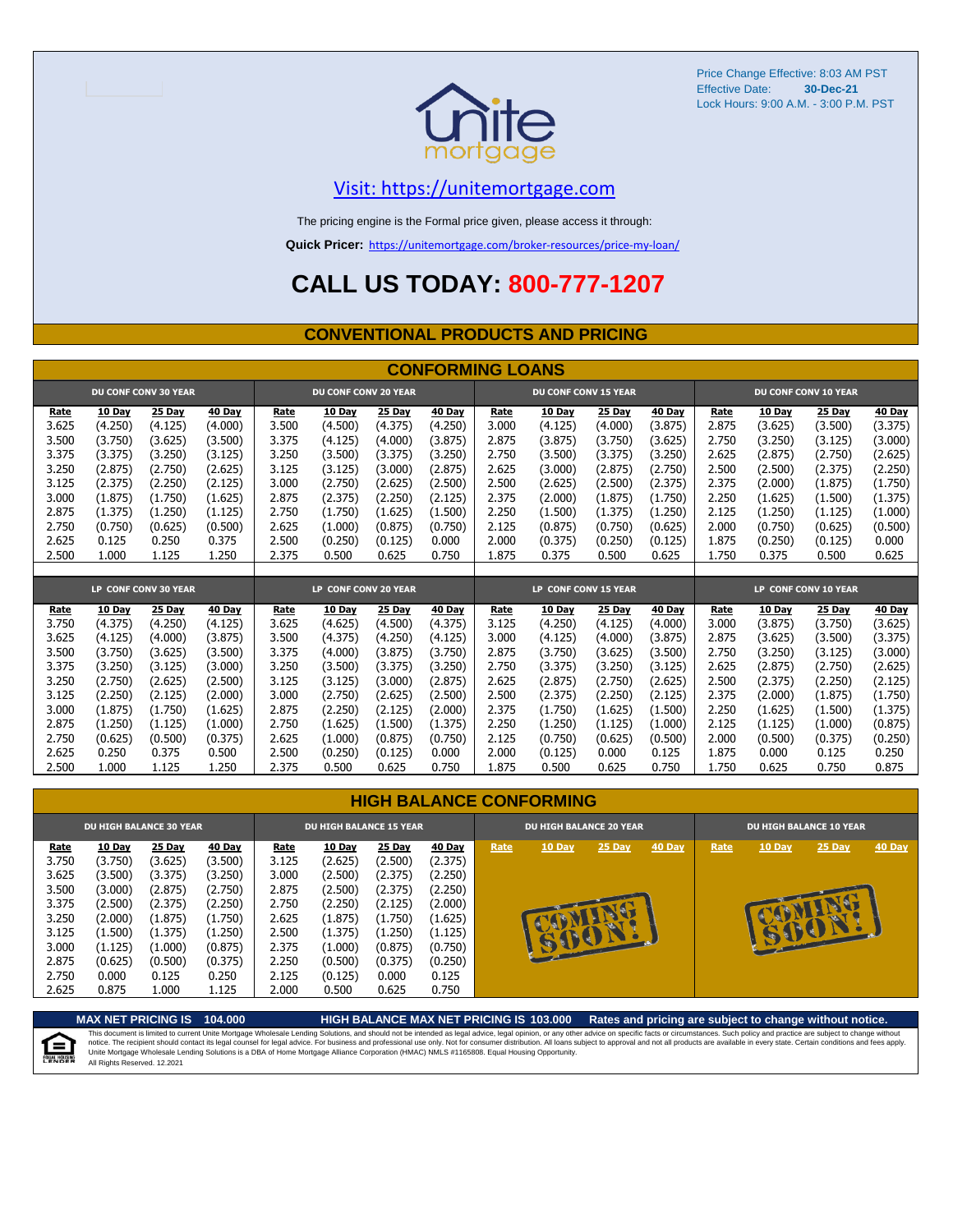

### [V](https://unitemortgage.com/)isit: https://unitemortgage.com

The pricing engine is the Formal price given, please access it through:

**Quick Pricer:** [https://un](https://unitemortgage.com/broker-resources/price-my-loan/)itemortgage.com/broker-resources/price-my-loan/

## **CALL US TODAY: 800-777-1207**

|                             | <b>HOME AFFORDABLE PRODUCTS</b> |         |               |                                          |               |               |               |                          |               |               |               |                                       |              |        |        |
|-----------------------------|---------------------------------|---------|---------------|------------------------------------------|---------------|---------------|---------------|--------------------------|---------------|---------------|---------------|---------------------------------------|--------------|--------|--------|
| <b>DU HOMEREADY 30 YEAR</b> |                                 |         |               | <b>DU HOMEREADY HIGH BALANCE 30 YEAR</b> |               |               |               | LP HOME POSSIBLE 30 YEAR |               |               |               | LP HOME POSSIBLE HIGH BALANCE 30 YEAR |              |        |        |
| <u>Rate</u>                 | <b>10 Day</b>                   | 25 Day  | <b>40 Day</b> | Rate                                     | <b>10 Day</b> | <b>25 Day</b> | <b>40 Day</b> | <u>Rate</u>              | <b>10 Day</b> | <b>25 Day</b> | <b>40 Day</b> | Rate                                  | 10 Day       | 25 Day | 40 Day |
| 3.750                       | (4.125)                         | (4.000) | (3.875)       | 3.750                                    | (3.000)       | (2.875)       | (2.750)       | 3.750                    | (4.250)       | (4.125)       | (4.000)       |                                       |              |        |        |
| 3.625                       | (3.875)                         | (3.750) | (3.625)       | 3.625                                    | (3.750)       | (3.625)       | (3.500)       | 3.625                    | (4.000)       | (3.875)       | (3.750)       |                                       |              |        |        |
| 3.500                       | (3.625)                         | (3.500) | (3.375)       | 3.500                                    | (3.250)       | (3.125)       | (3.000)       | 3.500                    | (3.500)       | (3.375)       | (3.250)       |                                       |              |        |        |
| 3.375                       | (3.125)                         | (3.000) | (2.875)       | 3.375                                    | (2.750)       | (2.625)       | (2.500)       | 3.375                    | (3.000)       | (2.875)       | (2.750)       |                                       |              |        |        |
| 3.250                       | (2.625)                         | (2.500) | (2.375)       | 3.250                                    | (2.250)       | (2.125)       | (2.000)       | 3.250                    | (2.500)       | (2.375)       | (2.250)       |                                       |              | ш      |        |
| 3.125                       | (2.000)                         | (1.875) | (1.750)       | 3.125                                    | (1.875)       | (1.750)       | (1.625)       | 3.125                    | (2.000)       | (1.875)       | (1.750)       |                                       | $\mathbf{r}$ | BOY    |        |
| 3.000                       | (1.625)                         | (1.500) | (1.375)       | 3.000                                    | (1.250)       | (1.125)       | (1.000)       | 3.000                    | (1.500)       | (1.375)       | (1.250)       |                                       |              |        |        |
| 2.875                       | (1.125)                         | (1.000) | (0.875)       | 2.875                                    | (0.625)       | (0.500)       | (0.375)       | 2.875                    | (1.000)       | (0.875)       | (0.750)       |                                       |              |        |        |
| 2.750                       | (0.375)                         | (0.250) | (0.125)       | 2.750                                    | 0.000         | 0.125         | 0.250         | 2.750                    | (0.250)       | (0.125)       | 0.000         |                                       |              |        |        |
| 2.625                       | 0.375                           | 0.500   | 0.625         | 2.625                                    | 0.750         | 0.875         | 1.000         | 2.625                    | 0.625         | 0.750         | 0.875         |                                       |              |        |        |

| <b>HOME READY AND HOMEPOSSIBLE CAP LIMITS</b>      |       |       |      |       |      |       |       |                                                                                                  |       |  |  |  |
|----------------------------------------------------|-------|-------|------|-------|------|-------|-------|--------------------------------------------------------------------------------------------------|-------|--|--|--|
|                                                    |       |       |      |       |      |       |       | LTV <=60 60.01 - 65 65.01 - 70 70.01 - 75 75.01 - 80 80.01 - 85 85.01 - 90 90.01 - 95 95.01 - 97 |       |  |  |  |
| HomeReady/Home Possible FICO >=680 Adjustment Caps | i.500 | 1.500 | .500 | 1.500 | .500 | 0.000 | 0.000 | 0.000                                                                                            | 0.000 |  |  |  |
| HomeReady/Home Possible FICO <680 Adiustment Caps  | .500  | 1.500 | .500 | 1.500 | .500 | 1.500 | 1.500 | 1.500                                                                                            | 1.500 |  |  |  |

MAX NET PRICING IS 103.000 Rates and pricing are subject to change without notice.<br>This document is limited to current Unite Mortgage Wholesale Lending Solutions, and should not be intended as legal advice, legal opinion,

E All Rights Reserved. 12.2021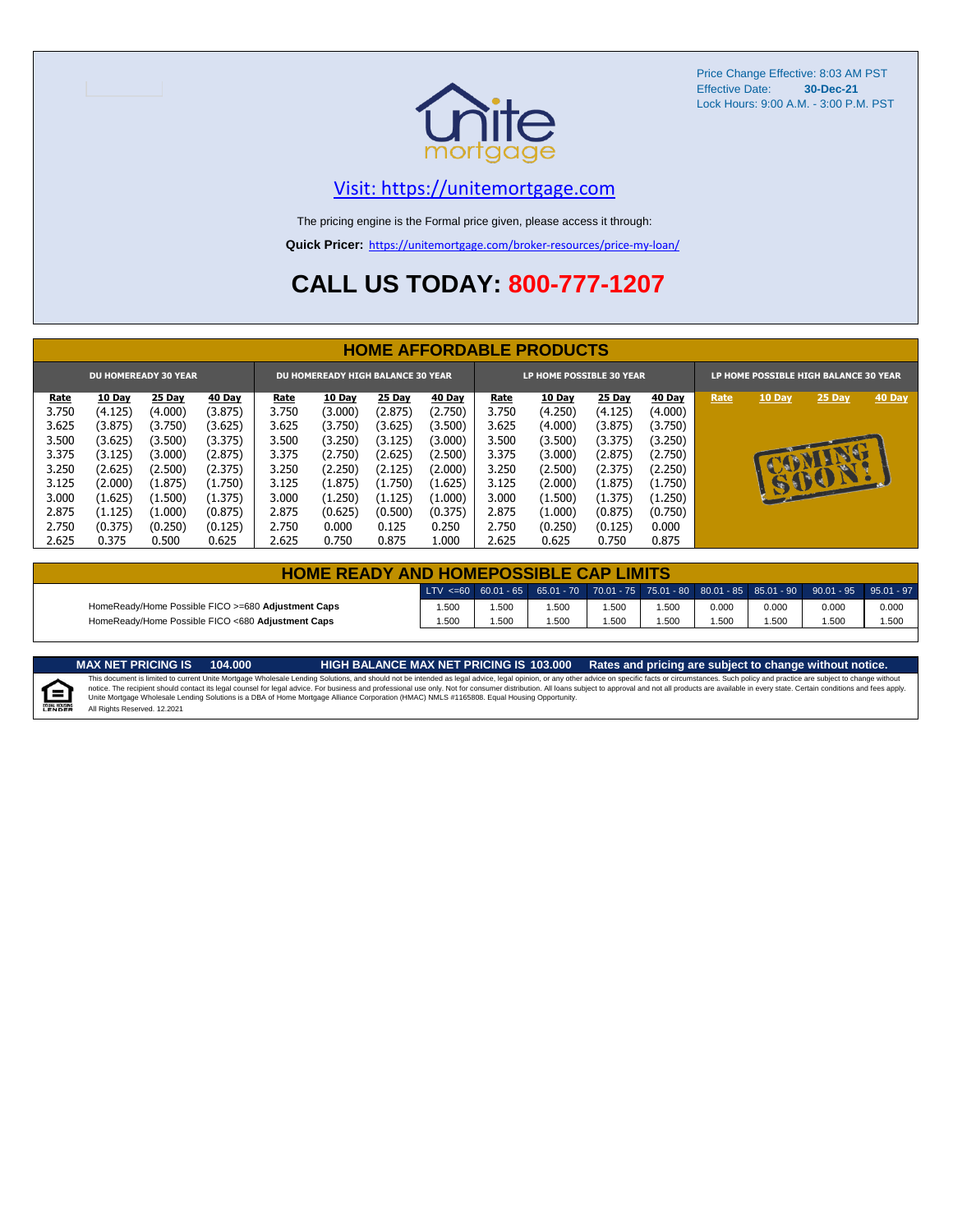

## [V](https://unitemortgage.com/)isit: https://unitemortgage.com

The pricing engine is the Formal price given, please access it through:

**Quick Pricer:** [https://un](https://unitemortgage.com/broker-resources/price-my-loan/)itemortgage.com/broker-resources/price-my-loan/

## **CALL US TODAY: 800-777-1207**

|                                                                       | <b>CONVENTIONAL PRICING ADJUSTMENTS</b>                                                |                                                                                      |                         |              |              |              |                    |              |                      |              |
|-----------------------------------------------------------------------|----------------------------------------------------------------------------------------|--------------------------------------------------------------------------------------|-------------------------|--------------|--------------|--------------|--------------------|--------------|----------------------|--------------|
| Credit Score / LTV                                                    | Loan Terms > 15 years                                                                  | $LTV \le 60$                                                                         | $60.01 - 70$            | $70.01 - 75$ | $75.01 - 80$ | $80.01 - 85$ | $85.01 - 90$       | $90.01 - 95$ | $95.01 - 97$         | >97.00%      |
| $740+$                                                                |                                                                                        | 0.000                                                                                | 0.250                   | 0.250        | 0.500        | 0.250        | 0.250              | 0.250        | 0.750                | 0.750        |
| 720 - 739                                                             |                                                                                        | 0.000                                                                                | 0.250                   | 0.500        | 0.750        | 0.500        | 0.500              | 0.500        | 1.000                | 1.000        |
| 700 - 719                                                             |                                                                                        | 0.000                                                                                | 0.500                   | 1.000        | 1.250        | 1.000        | 1.000              | 1.000        | 1.500                | 1.500        |
| 680 - 699                                                             |                                                                                        | 0.000                                                                                | 0.500                   | 1.250        | 1.750        | 1.500        | 1.250              | 1.250        | 1.500                | 1.500        |
| 660 - 679                                                             |                                                                                        | 0.000                                                                                | 1.000                   | 2.250        | 2.750        | 2.750        | 2.250              | 2.250        | 2.250                | 2.250        |
| $640 - 659$                                                           |                                                                                        | 0.500                                                                                | 1.250                   | 2.750        | 3.000        | 3.250        | 2.750              | 2.750        | 2.750                | 2.750        |
| 620-639                                                               |                                                                                        | 0.500                                                                                | 1.500                   | 3.000        | 3.000        | 3.250        | 3.250              | 3.250        | 3.500                | 3.500        |
|                                                                       | Cash Out (Ex. Student Loan Only) All Loan Terms. Cumulative with above adjust.         | $LTV \le 60$                                                                         | $60.01 - 70$            | $70.01 - 75$ | $75.01 - 80$ |              |                    |              |                      |              |
| $740+$                                                                |                                                                                        | 0.375                                                                                | 0.625                   | 0.625        | 0.875        |              |                    |              |                      |              |
| 720 - 739                                                             |                                                                                        | 0.375                                                                                | 1.000                   | 1.000        | 1.125        |              |                    |              |                      |              |
| 700 - 719                                                             |                                                                                        | 0.375                                                                                | 1.000                   | 1.000        | 1.125        |              |                    |              |                      |              |
| 680 - 699                                                             |                                                                                        | 0.375                                                                                | 1.125                   | 1.125        | 1.750        |              |                    |              |                      |              |
| 660 - 679                                                             |                                                                                        | 0.625                                                                                | 1.125                   | 1.125        | 1.875        |              |                    |              |                      |              |
| 640 - 659                                                             |                                                                                        | 0.625                                                                                | 1.625                   | 1.625        | 2.625        |              |                    |              |                      |              |
| 620 - 639                                                             |                                                                                        | 0.625                                                                                | 1.625                   | 1.625        | 3.125        |              |                    |              |                      |              |
| <b>Other Price Adjustments</b><br>All Loan Terms                      | Cumulative with above adjustments                                                      | $LTV \le 60$                                                                         | $60.01 - 65$            | $65.01 - 70$ | $70.01 - 75$ | $75.01 - 80$ | $80.01 - 85$       | $85.01 - 90$ | $90.01 - 95$         | $95.01 - 97$ |
| High Balance Purchase and R/T Refinance                               |                                                                                        | 0.250                                                                                | 0.250                   | 0.250        | 0.250        | 0.250        | 0.250              | 0.250        | 0.250                | <b>NA</b>    |
| High Balance Cash-Out Refinance                                       |                                                                                        | 1.000                                                                                | 1.000                   | 1.000        | 1.000        | 1.000        | <b>NA</b>          | <b>NA</b>    | <b>NA</b>            | <b>NA</b>    |
| High Balance ARMs (Adjustment Based on CLTV)                          |                                                                                        | 0.750                                                                                | 0.750                   | 0.750        | 0.750        | 1.500        | 1.500              | 1.500        | 1.500                | <b>NA</b>    |
| <b>ARMs</b>                                                           |                                                                                        | 0.000                                                                                | 0.000                   | 0.000        | 0.000        | 0.000        | 0.000              | 0.000        | 0.250                | <b>NA</b>    |
| HomeReady/Home Possible FICO >=680 Adjustment Caps                    |                                                                                        | 1.500                                                                                | 1.500                   | 1.500        | 1.500        | 1.500        | 0.000              | 0.000        | 0.000                | 0.000        |
| HomeReady/Home Possible FICO <680 Adjustment Caps                     |                                                                                        | 1.500                                                                                | 1.500                   | 1.500        | 1.500        | 1.500        | 1.500              | 1.500        | 1.500                | 1.500        |
| <b>Investment Properties</b>                                          |                                                                                        | 2.125                                                                                | 2.125                   | 2.125        | 2.125        | 3.375        | 4.125              | <b>NA</b>    | <b>NA</b>            | NA.          |
| Second Home                                                           |                                                                                        | 0.000                                                                                | 0.000                   | 0.000        | 0.000        | 0.000        | 0.000              | 0.250        | 5.000                | 5.000        |
| Manufactured home                                                     |                                                                                        | 0.500                                                                                | 0.500                   | 0.500        | 0.500        | 0.500        | 0.500              | 0.500        | 0.500                | 0.500        |
| 2-4 Unit Properties (3-4 unit max LTV is 75% (DU) and 80% (LP))       |                                                                                        | 1.000                                                                                | 1.000                   | 1.000        | 1.000        | 1.000        | 1.000              | <b>NA</b>    | <b>NA</b>            | NA.          |
| Condos - Loan Terms > 15Y (does not apply to Detached building types) |                                                                                        | 0.000                                                                                | 0.000                   | 0.000        | 0.000        | 0.750        | 0.750              | 0.750        | 0.750                | 0.750        |
|                                                                       | Escrow Waiver (LTV >80% not available in NM, LTV >90% does not apply to HB Nationwide) | 0.000                                                                                | 0.000                   | 0.000        | 0.000        | 0.000        | 0.000              | 0.000        | 0.000                | <b>NA</b>    |
| UW Waiver Fee (ALL LTV) - based on loan size                          |                                                                                        |                                                                                      |                         |              |              |              |                    |              |                      |              |
|                                                                       |                                                                                        |                                                                                      |                         |              |              |              |                    |              |                      |              |
|                                                                       | <b>ALL SUBORDINATE FINANCING .375%</b>                                                 |                                                                                      |                         |              |              |              |                    |              |                      |              |
| <b>LTV Range</b>                                                      | <b>CLTV Range</b>                                                                      |                                                                                      | Credit Score < 720      |              |              |              | Credit Score > 720 |              |                      |              |
| $\leq 65.00\%$                                                        | 80.01% - 95.00%                                                                        |                                                                                      | 0.500                   |              |              |              | 0.250              |              |                      |              |
| 65.01% - 75.00%                                                       | $80.01\% - 95.00\%$                                                                    |                                                                                      | 0.750                   |              |              |              | 0.500              |              |                      |              |
| 75.01% - 95.00%                                                       | $90.01\% - 95.00\%$                                                                    |                                                                                      | 1.000                   |              |              |              | 0.750              |              |                      |              |
| 75.01% - 90.00%                                                       | 76.01% - 90.00%                                                                        |                                                                                      | 1.000                   |              |              |              | 0.750              |              |                      |              |
| $≤ 95.00\%$                                                           | 95.01% - 97.00%                                                                        |                                                                                      | 1.500                   |              |              |              | 1.500              |              |                      |              |
|                                                                       | <b>LOCK EXTENSIONS - RELOCKS - OTHER CHANGES</b>                                       |                                                                                      |                         |              |              |              |                    |              |                      |              |
|                                                                       |                                                                                        |                                                                                      |                         |              |              |              |                    |              |                      |              |
|                                                                       |                                                                                        |                                                                                      | <b>Lock Extensions:</b> |              |              |              |                    |              |                      |              |
| 1-4 days                                                              | .03/day<br>0.125                                                                       |                                                                                      |                         |              |              |              |                    |              | 10 Day Lock Expires: | 01/09/22     |
| 5 days                                                                | 0.187                                                                                  |                                                                                      |                         |              |              |              |                    |              | 25 Day Lock Expires: | 01/24/22     |
| 7 days<br>10 days                                                     | 0.250                                                                                  |                                                                                      |                         |              |              |              |                    |              | 40 Day Lock Expires: | 02/08/22     |
|                                                                       | 0.375                                                                                  |                                                                                      |                         |              |              |              |                    |              |                      |              |
| 15 days<br><b>Relocks:</b>                                            | <b>Other Changes:</b>                                                                  |                                                                                      |                         |              |              |              |                    |              |                      |              |
| Worse Case pricing plus additional .250 hit                           | Loan Program                                                                           | Worse Case if moving into different delivery type                                    |                         |              |              |              |                    |              |                      |              |
|                                                                       | Rate Change                                                                            | Not subject to worse case pricing                                                    |                         |              |              |              |                    |              |                      |              |
|                                                                       |                                                                                        | Locks expiring on a non business day are<br>good through the following business day. |                         |              |              |              |                    |              |                      |              |

APOR: 15/20 YR.: 2.500% 1 YR CMT: 0.120% **MAX NET PRICING IS 104.000 Rates and prices are subject to change without notice.** 25/30 YR.: 2.960% 1 YR Libor: 0.360% This document is limited to current Unite Mortgage Wholesale Lending Solutions, and should not be intended as legal advice, legal opinion, or any other advice on specific facts or circumstances. Such policy and practice ar  $=$ **EQUAL HOUSING** All Rights Reserved. 12.2021